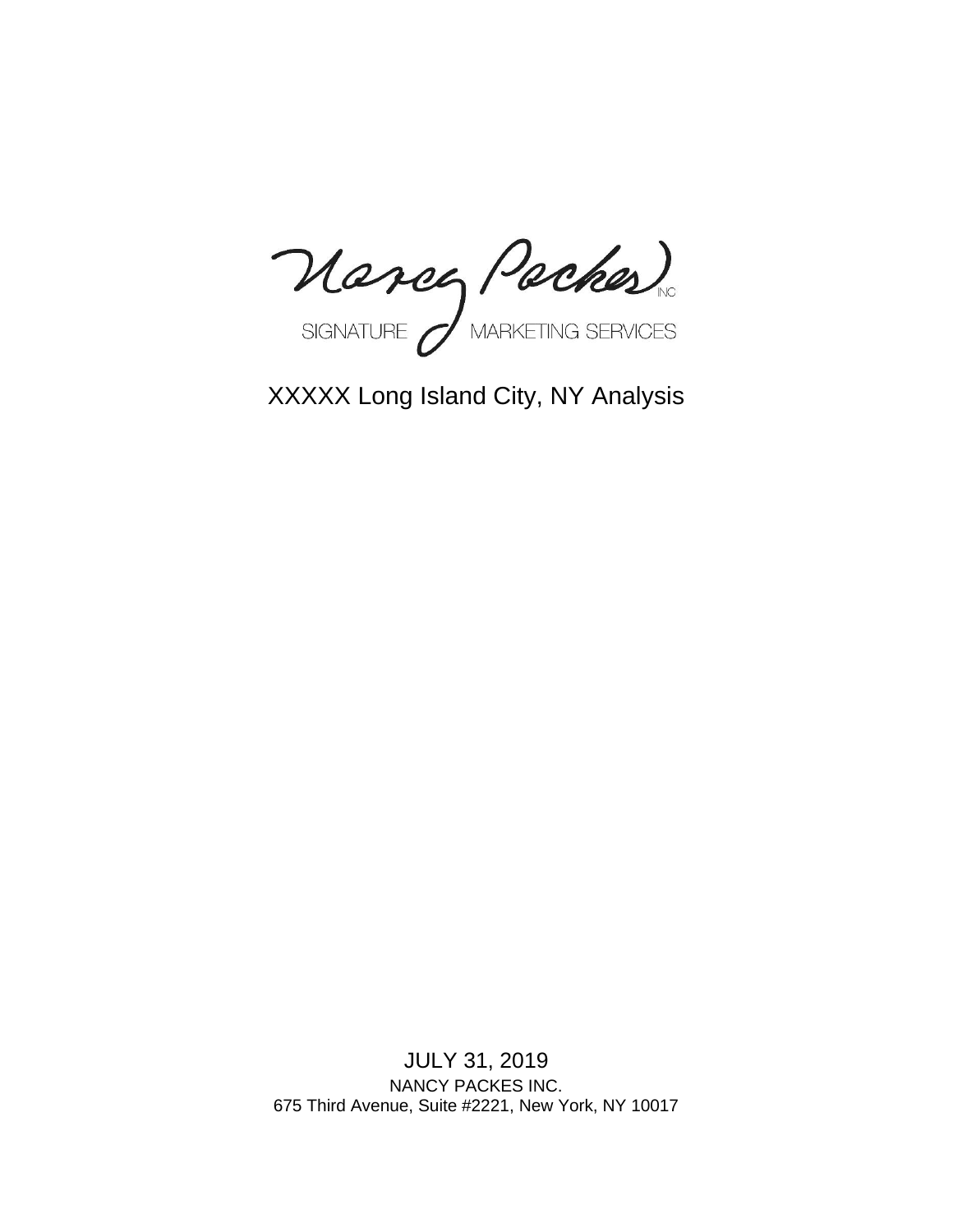Mancy Packes

# **TABLE OF CONTENTS**

| 1. Introduction                                               | Page 2  |
|---------------------------------------------------------------|---------|
| 2. Executive Summary                                          | Page 3  |
| 3. Rental Market Analysis Structure                           | Page 6  |
| 4. Rental Market Analysis                                     | Page 7  |
| 5. Local Amenities and Neighborhood Character                 | Page 21 |
| 6. 7 Train – The Positive Impact of Connectivity Improvements | Page 22 |
| 7. School and Family                                          | Page 22 |
| 8. The Property – Proposed Unit Mix and Pricing               | Page 23 |
| 9. Condo Market Study                                         | Page 25 |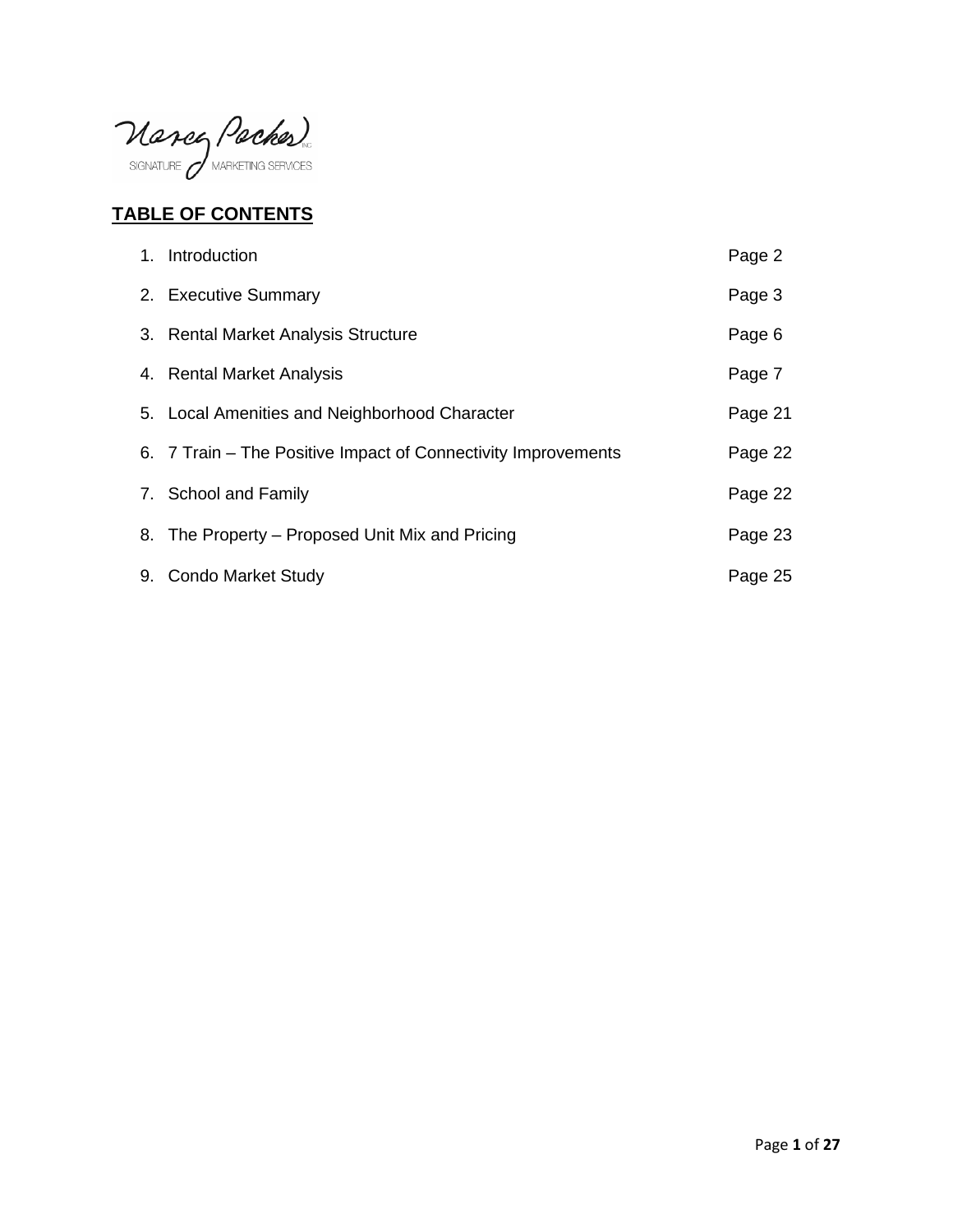#### **1. Introduction**

At the request of the owner of XXXXX, Long Island City, New York (the "Property"), Nancy Packes Inc. ("NPI") completed, on the date hereof, this residential market analysis for the Long Island City market in which the Property is situated, and for a market-related analysis of the Property itself (collectively, the "Analysis"). The objective of the Analysis is to quantify, from the present through a forward-looking five-year time frame ending in in 2023 (the "Analysis Period"), the expected base rental/sale rate and annual growth for market-rate rental apartments or condominiums with respect to a potential development that would be built at the Property. Special consideration is paid to the likely effect on rents resulting from the very real decline of supply of residential units in the permitting and construction pipeline in Long Island City and from the significant employment surge expected to continue from the strong influx of New Economy workers streaming into greater New York City, as described later in this Analysis, and with the opening of new office buildings at Hudson Yards, a direct commute, just four subway stops from the Property. It is worth noting that the forwardlooking parts of this Analysis require data regarding buildings that have entered the permitting process at the New York City Department of Buildings. Information in connection with the permitting of buildings to be completed beyond 2023, is not currently available. Accordingly, the Analysis Period concludes at year-end 2023.

Of particular background perspective and relevance, the reconstruction of the World Trade Centers (the "WTC") and its effect on rental rates in the Manhattan Financial District ("FiDi") and Downtown Brooklyn ("DoBro") during the recent period of 2014-2018 is utilized as a precedent case for the Analysis. The Analysis shows how the precedent of actual demand growth for residential rentals in Downtown Brooklyn, which resulted from the reconstruction of the WTC, also should be expected in Long Island City ("LIC") as a result of the even larger demand from the steady flow of employees coming to occupy Hudson Yards Offices ("HYO"). This demand growth will be reflected in new office buildings, either just receiving COO's or expected to receive COO's at a steady rate through 2023.

The Analysis further considers expected condo sales price per square foot, and shows LIC's faster rates of growth in comparison to Manhattan's and Brooklyn's during the same, recent 2014-2018 time period. Comparable condo properties are highlighted to demonstrate the LIC pricing possibilities of a best-in-class, fully amenitized condo offering with city views over the East River and a short, direct commute to Midtown Manhattan and Hudson Yards.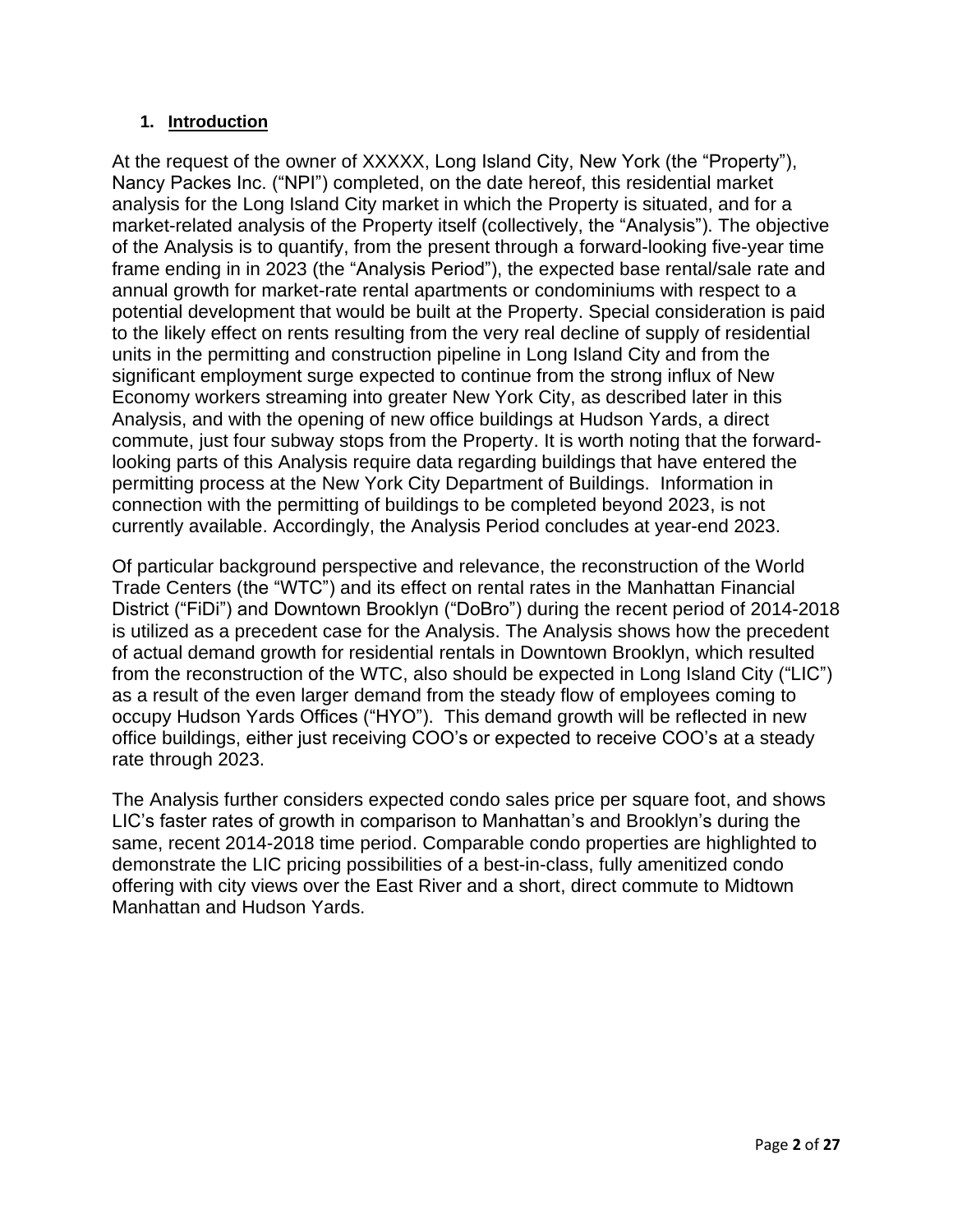### **2. Executive Summary**

This Analysis considers the current base rate and future growth rate for rental and condo pricing of the Property. There are several topics covered: (i) an analysis of the rental market and the expected effect from the lack of new buildings being placed into the development pipeline in LIC during the Analysis Period relative to the historic growth of 2016 to 2019; (ii) an analysis of the rental market and the expected effect on rental rate growth resulting from employment growth at Hudson Yards, (iii) a discussion of the Property's neighborhood character and local amenities, (iv) transit connectivity to Midtown East and Hudson Yards and recent capital improvements to the 7 train, (v) highly-rated local public schools which create a value premium because of families wanting to live nearby such schools, (vi) the proposed unit mix and rental pricing for the Property, and (vii) a condo market analysis.

Section **"3. Rental Market Analysis Structure"** gives an overview of the Rental Market Analysis detailed in the following Section 4. A description of each proposition and proof is given along with their respective evidence and location in the Analysis.

Section **"4. Rental Market Analysis"** details each of the propositions and proofs, including back-up data and detailed descriptions, explanations and implications as follows:

**Proposition 1** uses data on past supply additions in Long Island City to derive an equation that accurately replicates past rent growth with only a 3% error rate. This demonstrates that rent growth can be accurately modeled as a function of supply changes.

*Proof 1* utilizes the equation from Proposition 1 to project future rent growth by inputting data on known future supply additions through 2023, i.e. those buildings which have submitted a building permit with the Department of Buildings. The Analysis quantifies average rent growth of 7.9% per year through 2023. This rent growth is primarily due to a substantial 69% reduction of new supply to the market through 2023, as compared to the prior supply additions of 2016 to 2019.

*Proposition 2* demonstrates that the effect of distance is the same between the major employment centers of the World Trade Center and Hudson Yards and their corresponding residential communities in the boroughs of Downtown Brooklyn and Long Island City, respectively.

**Proposition 3** quantifies that rents in Downtown Brooklyn and the Financial District, adjacent to the World Trade Center, move together and share a common demand source of WTC employment.

**Proof 2** comes from the establishment of both Propositions 2 and 3 and shows that rents in Long Island City will move in coordination with rents in residential areas surrounding Hudson Yards.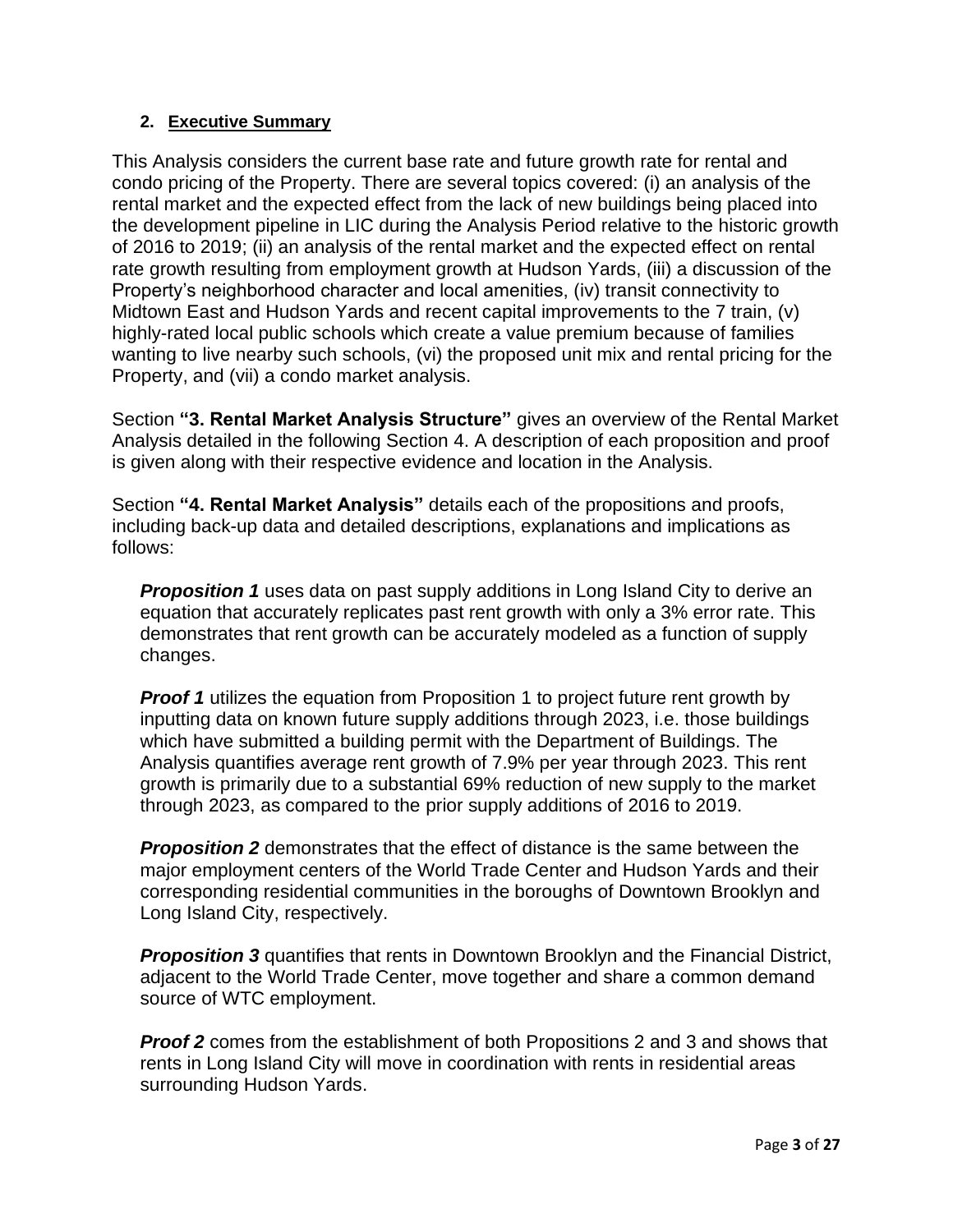*Proposition 4* establishes that employment growth from the World Trade Center caused rents in the Financial District to grow faster than other Core Manhattan locations during the period of rebuilding from 2014 to 2018. The Analysis quantifies a 1.8% rent growth premium in FiDi attributable to WTC employment growth over these five years.

**Proof 3** shows that a rent growth premium was also experienced in DoBro as a result of WTC employment growth, as expected from the establishment of Propositions 3 and 4. The Analysis quantifies a 0.8% rent growth premium in DoBro attributable to WTC employment growth over the same five years.

*Proposition 5* compares the number of jobs created at WTC, approximately 30,000, to a projection prepared by XXX ("XXX") of new jobs expected at Hudson Yards of approximately 108,000 total, of which 82,000 will be realized by 2023. The impact of Hudson Yards alone on residential rent growth will therefore be even greater than experienced from the WTC.

**Proof 4** computes the expected rent growth premium in residential units around Hudson Yards, referred to in the Analysis as Hudson Yards Residential, by multiplying the ratio of job growth from Proposition 5 with the rent growth premium experienced in FiDi from Proposition 4. The Analysis quantifies a 4.9% rent growth premium in residential rents in Hudson Yards Residential attributable to local employment growth through 2023.

*Proof 5* computes the expected rent growth premium in residential units in Long Island City by multiplying the ratio of job growth from Proposition 4 with the rent growth premium experienced in DoBro from Proof 2. The Analysis quantifies a 2.2% rent growth premium in residential rents in Long Island City attributable to Hudson Yards employment growth through 2023.

The *Conclusio***n** combines Proofs 1 and 5 to project average annual rent growth of approximately 8.3% through 2023 due to the combined effect of the substantial reduction in new supply coming to the market over the next several years with the surge of employment growth at Hudson Yards, and elsewhere around greater New York City.

Section **"5. Local Amenities and Neighborhood Character"** discusses the waterfront parks, retail offerings, and overall ambiance that makes Long Island City a desirable residential neighborhood.

Section **"6. The 7 Train – The Positive Impact of Connectivity Improvements"**  outlines the recently implemented signal improvements that have been installed on the 7 Train which are estimated to increase peak line capacity by 11% while at the same time, increasing on-time performance. A well-functioning subway line combined with short commutes to Midtown East and Hudson Yards only serve to bolster the neighborhood's many strengths.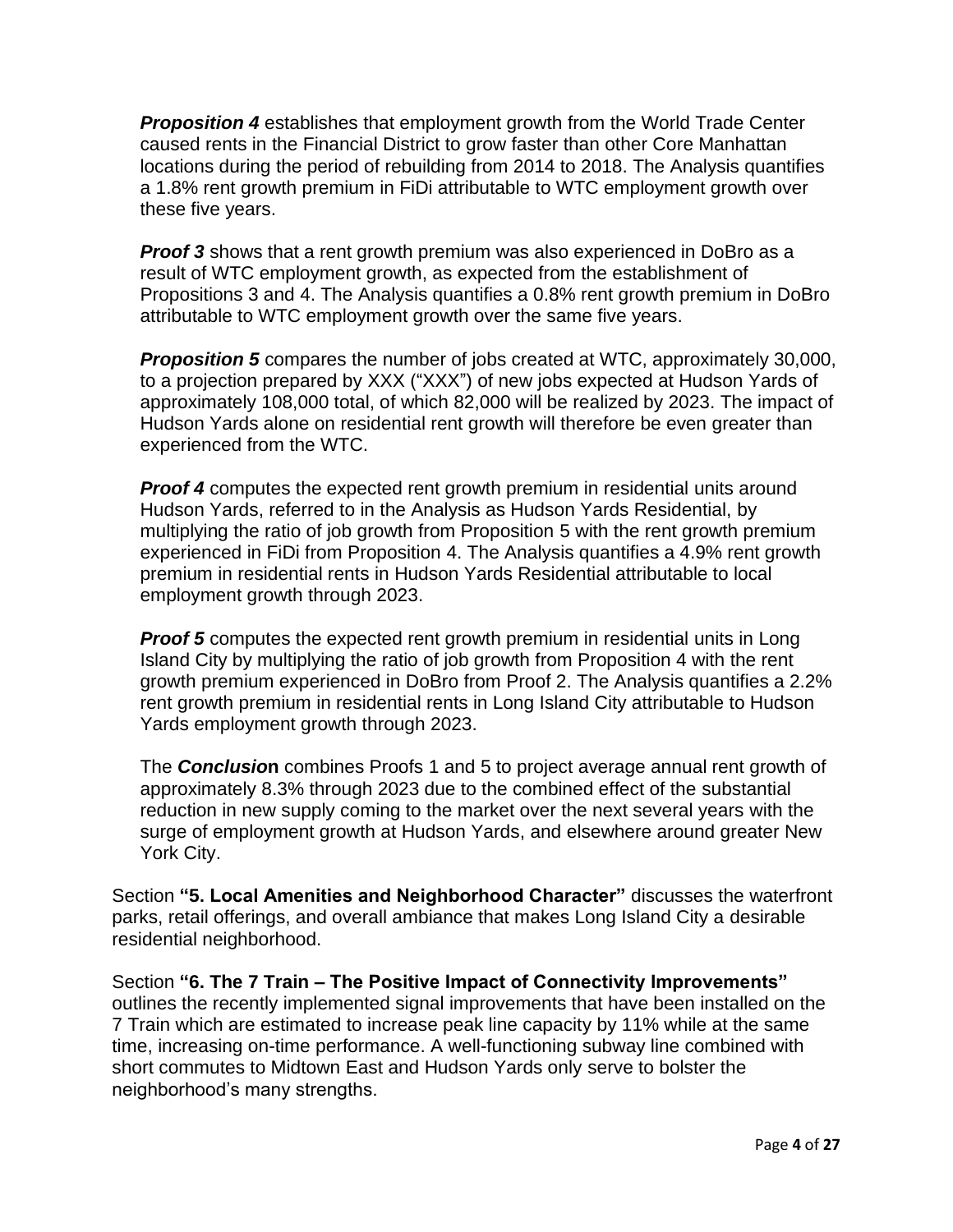Section **"7. School and Family"** describes the strong performance of the local public school system and points to past Nancy Packes research which proved that buildings in the capture area of highly rated schools command 10% rent premiums compared to otherwise equivalent buildings.

Section **"8. The Property – Assumed Program and Pricing"** identifies the top performing buildings in Long Island City and extrapolates an assumed unit mix and pricing for the Property. Units catering to family demographics are placed at the top of the potential Variance building at the Property, with smaller units below. The underlying assumption of the base rental price is \$73 per square foot.

Section **"9. Condo Market Analysis"** concludes the Analysis with an evaluation of the condo potential of the Property. Recent new development comparables are listed including Skyline Tower, 21 India and The View. Additional Downtown Brooklyn and waterfront Brooklyn comps are also used to conform the Analysis between LIC and DoBro. The Condo Market Analysis concludes with a discussion of how pricing in new development condos in LIC has grown at a rate of 8.3% per year since 2012, outpacing both Core Brooklyn and Manhattan.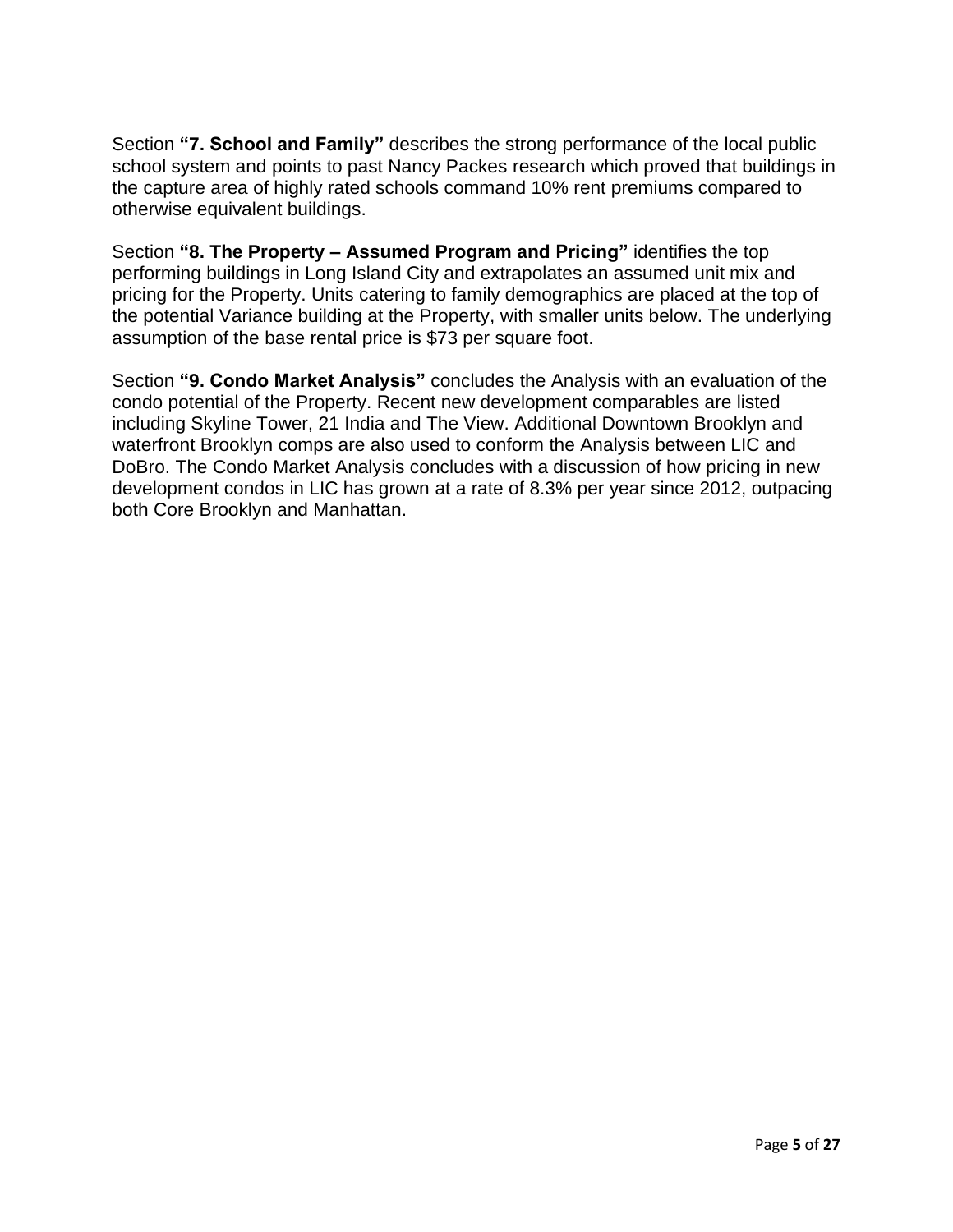# **3. Rental Market Analysis Structure**

|                      | <b>Description</b>                                                                                                                                                                                                                         | <b>Evidence</b>                                                          | Page |
|----------------------|--------------------------------------------------------------------------------------------------------------------------------------------------------------------------------------------------------------------------------------------|--------------------------------------------------------------------------|------|
| <b>Proposition 1</b> | Past decline or increase in<br>supply of residential units can<br>be used to quantify past rental<br>rates and their decline or growth                                                                                                     | 2013-2018<br>quantified LIC rents                                        | 7    |
| Proof 1              | Future rent growth can be<br>forecasted as a function of<br>known supply.                                                                                                                                                                  | <b>Proposition 1 +</b><br>assumption of<br>equal demand                  | 9    |
| <b>Proposition 2</b> | Effect of Distance on Rent is the<br>same in both Brooklyn and<br>Queens.                                                                                                                                                                  | Same rent gradient<br>slope for 1 BR rents<br>as function of<br>distance | 14   |
| <b>Proposition 3</b> | Rents in FiDi and DoBro move<br>together.                                                                                                                                                                                                  | 2014-2018 rent gap                                                       | 16   |
| Proof <sub>2</sub>   | <b>Rents in Hudson Yards</b><br>Residential ("HYR") and LIC.<br>move together                                                                                                                                                              | <b>Proposition 2 +</b><br><b>Proposition 3</b>                           | 17   |
| <b>Proposition 4</b> | <b>WTC Employment Growth</b><br>caused a rent growth premium<br>in FiDi.                                                                                                                                                                   | 2014-2018 FiDi to<br>Manhattan rent<br>comparison                        | 17   |
| Proof <sub>3</sub>   | <b>WTC Employment Growth</b><br>caused a rent growth premium<br>in DoBro.                                                                                                                                                                  | <b>Proposition 3+</b><br><b>Proposition 4</b>                            | 18   |
| <b>Proposition 5</b> | Hudson Yards employment<br>growth will have more impact on<br>residential rents in LIC than<br>WTC employment growth had<br>on DoBro because Hudson<br>Yards Office ("HYO") magnitude<br>of job creation is much larger<br>than was WTC's. | Number of jobs in<br>HYO compared to<br><b>WTC</b>                       | 19   |
| Proof 4              | HYO employment growth will<br>cause a rent growth premium in<br><b>HYR</b>                                                                                                                                                                 | <b>Proposition 2 +</b><br><b>Proposition 4 +</b><br><b>Proposition 5</b> | 20   |
| Proof 5              | HYO employment growth will<br>cause a rent growth premium in<br><b>LIC</b>                                                                                                                                                                 | Proof 2+<br>Proof $3 +$<br>Proof 4                                       | 20   |
| <b>Conclusion</b>    | Rent growth is forecast in LIC<br>during the Analysis Period due<br>to the combination of: (i) decline<br>in residential supply; (ii) steady<br>influx of advanced technology<br>workers throughout NYC; (iii)<br>employment surge at HYO. | Proof 1 +<br>Proof 5                                                     | 21   |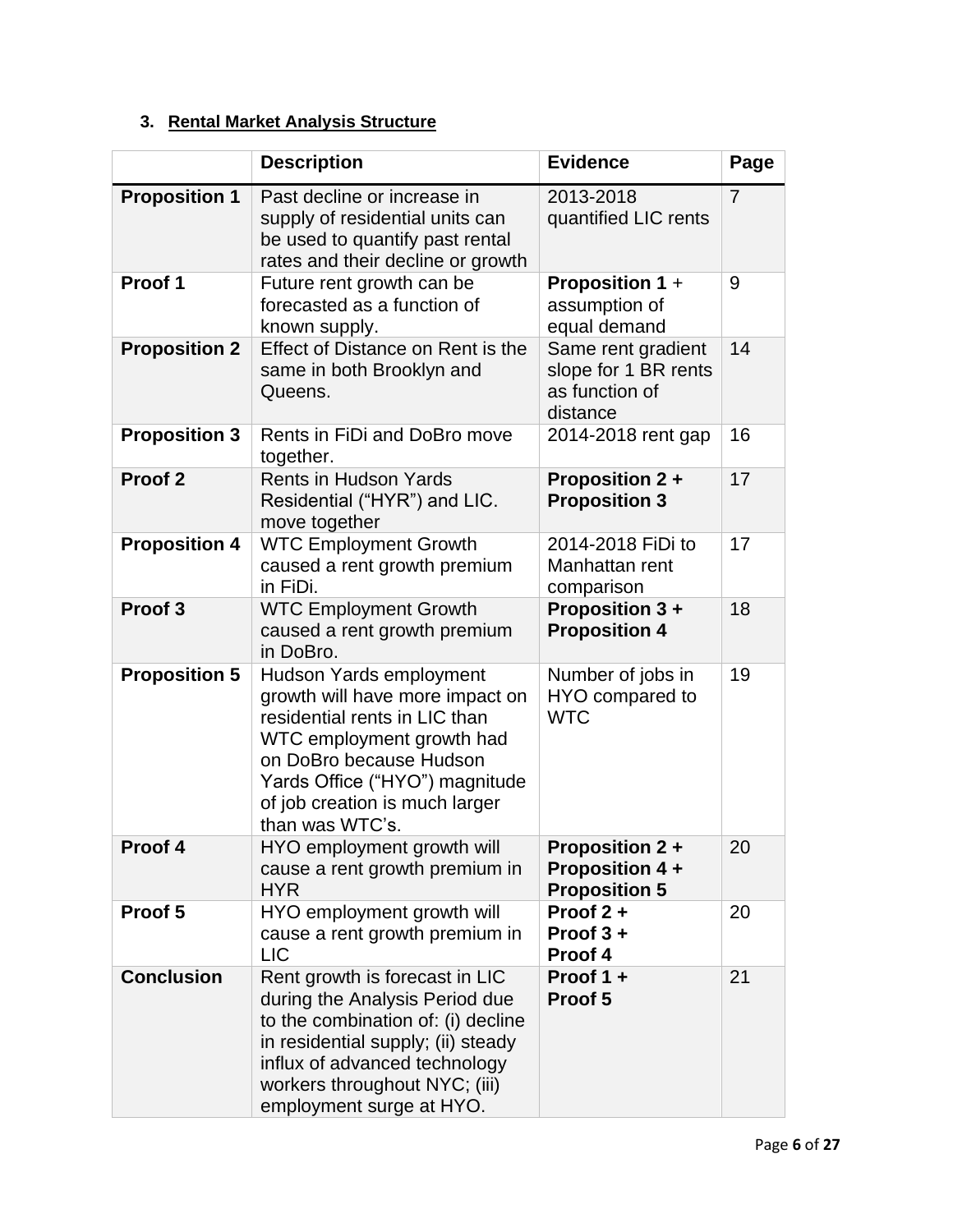#### **4. Rental Market Analysis**

#### **I. Proposition 1: The supply of newly constructed residential units during a given period, in the context of the demand experience during that period, can be used to closely quantify past rental rates and their decline or growth.**

Rental rates are directly related to residential supply in the area during any given period. Our projection of future rent growth in LIC is based on an equation derived from recent rent growth and the major increase in supply of residential units for the period of 2013- 2018. We then made adjustments to account for the difference in future supply. Our computation assumes a steady rate in the level of demand experienced over the same time period due to the reality of the New Economy Employment. However, this projection does not include the effect on rent growth of increased demand from jobs created at Hudson Yards - calculated below in Proof 5. Later in this Analysis, we use this base projection as the foundation to calculate future rent growth that is expected from the likely increased demand arising from job creation in new office buildings receiving their certificates of occupancy in Hudson Yards in the coming four years which is additive to the effect of declining supply of newly constructed residential units. There is simply a substantial reduction in the new-construction pipeline in LIC and paired with continued employment growth in NYC this leads to meaningful residential rent growth in LIC.

In the chart below, the sensitivity analysis shows the relationship between the percentage change in residential supply and the percentage change in rent growth in LIC for the period 2013 – 2018. The corresponding prior year percentage change in supply to subsequent year percentage change in rent, results in a highly accurate quantification of achieved rents.

The value of this is that the equation can be used to project the percent change in rent when the percentage change in supply is known. To determine how well this correlation works, we used the historical rent data and applied the equation of the trend line in order to quantify historic rents and test the accuracy of the equation. When comparing quantified rent to actual rent, there was, on average, a 3.1% error rate for quantified rent relative to the actual historic, achieved values. The high level of accuracy of this equation (a 3.1% error rate is di minimis) helps us to prove that **past residential rent growth can be accurately modeled as a function of past residential supply [Proposition 1]**.

With such low error rates, we then proceeded to apply the equation of the trend line of residential rent growth to future supply. We utilized the NPDS Pipeline Database to compute the resulting projected rents in the chart below. It is important to note, that in the equation that we have used in this Analysis to calculate historic rents, the calculations consistently produced average calculated rent below actual rent. Thus projected future rents prove to be conservative.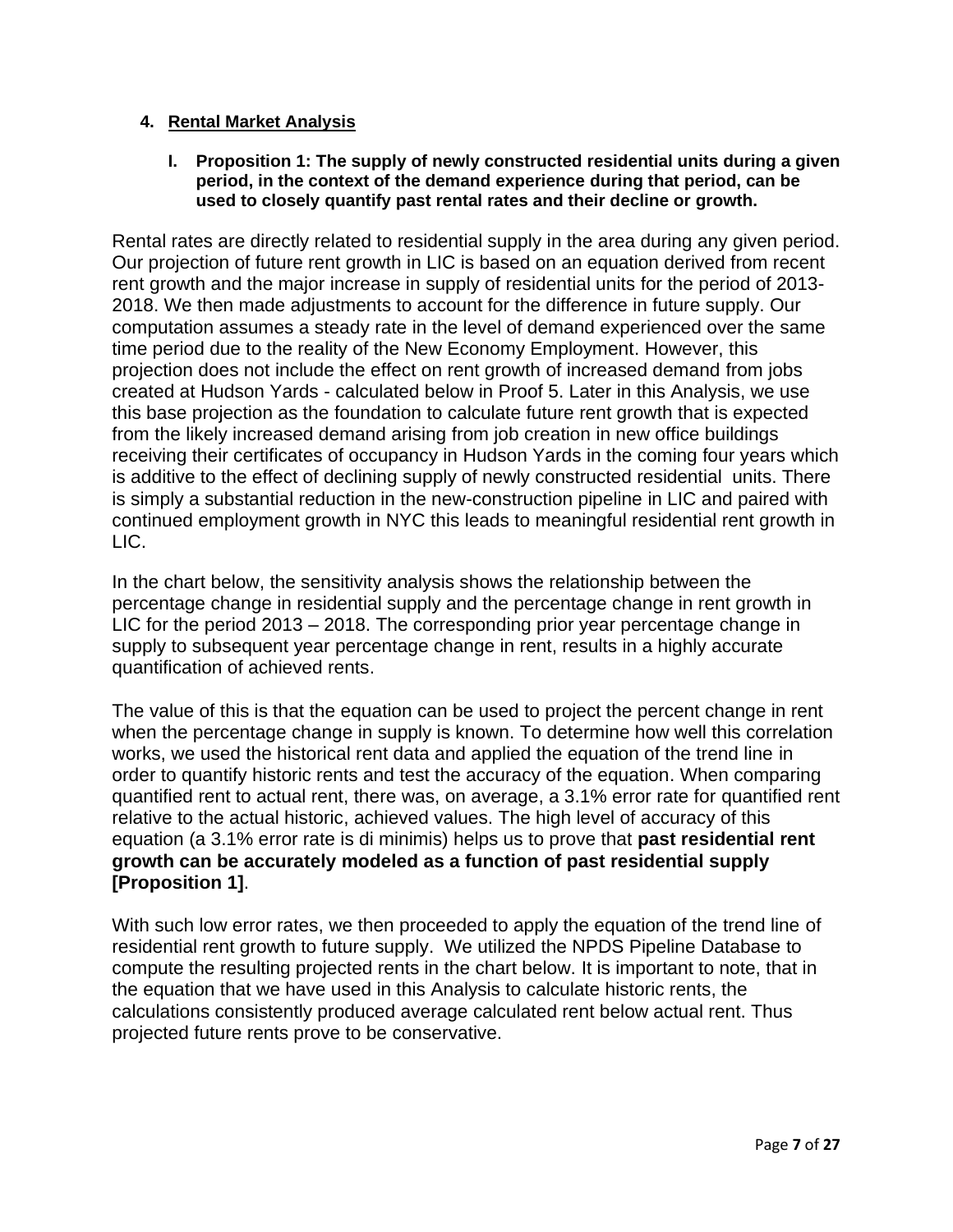| Long Island City Rent Versus Supply Analysis*                                                        |                    |                                                        |                 |               |                                     |          |  |
|------------------------------------------------------------------------------------------------------|--------------------|--------------------------------------------------------|-----------------|---------------|-------------------------------------|----------|--|
|                                                                                                      |                    | Historical Data                                        |                 |               | Quantified Rent Based on Historical |          |  |
| Percent Change<br>in Supply<br>Rent <sup>2</sup><br>Supply <sup>1</sup><br>Compared to<br>Prior Year |                    | Percent Change<br>in Rent<br>Compared to<br>Prior Year | Quantified Rent | Percent Error |                                     |          |  |
| 2012                                                                                                 | 807                |                                                        |                 |               |                                     |          |  |
| 2013                                                                                                 | 2282               | 182.8%                                                 | Ś<br>2,696      |               | Ś<br>2,696                          |          |  |
| 2014                                                                                                 | 1251               | $-45.2%$                                               | \$<br>2.739     | 1.6%          | \$<br>2,688                         | $-1.9%$  |  |
| 2015                                                                                                 | 476                | $-62.0%$                                               | Ś.<br>3,373     | 23.1%         | \$<br>2,959                         | $-12.3%$ |  |
| 2016                                                                                                 | 1273               | 167.4%                                                 | Ś.<br>3,345     | $-0.8%$       | \$<br>3,280                         | $-2.0%$  |  |
| 2017                                                                                                 | 2988               | 134.7%                                                 | \$<br>3,322     | $-0.7%$       | \$<br>3,293                         | $-0.9%$  |  |
| 2018                                                                                                 | 2862               | $-4.2%$                                                | Ś<br>3,312      | $-0.3%$       | \$<br>3,355                         | 1.3%     |  |
|                                                                                                      | Annual Rent Growth |                                                        |                 |               | Avg. Percent Error                  | $-3.1%$  |  |

1. Annual supply is a number of new market rate rental units delivered in the market in LIC during the year specified

2. Annual rent is average weighted rent for studios and one and two bedroom units in LIC during the year specified



\*. Source: Nancy Packes Data Services

(Please see corresponding attachment in the Exhibits Folder contained in Sub-folder 2 titled Projection)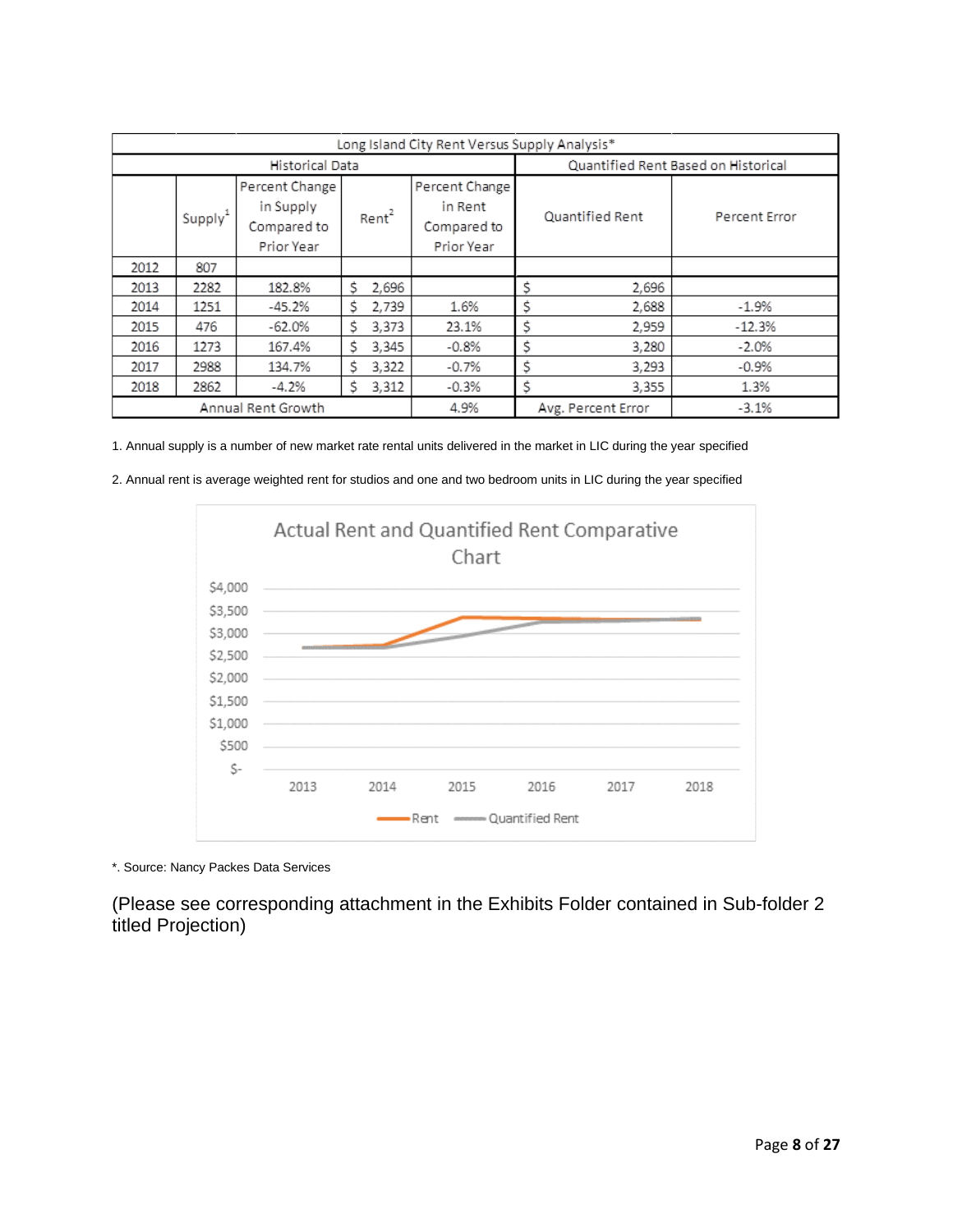**II. Proof 1: Future rent growth can be forecasted as a function of known supply coming to the market, assuming the same demand during the period from which the historic supply data was gathered.**

Based on our proprietary methodology and on data collected, we have proven that **rent growth can be projected in LIC for the supply of newly constructed rental units that will come to market during the period of 2019 to 2023 [Proof 1]**. Please see chart below and attached pipeline data.

| Long Island City Projected Rent Growth |        |                |       |           |                |
|----------------------------------------|--------|----------------|-------|-----------|----------------|
|                                        |        | Percent Change |       |           | Percent Change |
|                                        | Future | in Supply      |       | Projected | in Rent        |
|                                        | Supply | Compared to    |       | Rent      | Compared to    |
|                                        |        | Prior Year     |       |           | Prior Year     |
| 2019                                   | 1282   | $-55.2%$       | \$    | 3,584     | 8.2%           |
| 2020                                   | 1210   | $-5.6%$        | \$    | 3,961     | 10.5%          |
| 2021                                   | 101    | $-91.7%$       | \$    | 4,289     | 8.3%           |
| 260<br>157.4%<br>2022                  |        | \$             | 4,812 | 12.2%     |                |
| 2023<br>1158                           |        | \$             | 4,853 | 0.9%      |                |
| Projected Annual Rent Growth           |        |                |       |           | 7.9%           |

\* Source: Nancy Packes Data Services

(Please see corresponding attachment in the Exhibits Folder contained in Sub-folder 2 titled Projection.)

Long Island City experienced historic levels of new supply delivered to market in the past several years. Research points to it being the fastest growing neighborhood in the country, as measured by number of units delivered. Much of the recent supply spike experienced in 2017-2018 was the result of the expiration of the 421a tax abatement program in January 2016, which caused an artificial, short term spike in projects starting construction in order to qualify for the program. The higher than expected level of demand has absorbed all of that supply, and the large concessions of that period have all but evaporated. Moreover, all of the newly developed buildings improved the neighborhood and gained the attention of the renters in metropolitan New York. Accordingly, Long Island City now has the fastest growing demand of any submarket in New York (tied with Dumbo) at 9%, according to StreetEasy's Renter Demand Index.<sup>1</sup> As a result of steady demand for residential rentals in the Long Island City waterfront neighborhood, rents are expected to significantly outpace other areas of metro-New York in the coming years. The projected average annual rent growth of 7.9% shown above is largely the result of a significant drop in supply of newly constructed residential rental units during 2020 – 2023, in comparison to the supply in 2016-2019, an expected decrease of 69%. Given the amount of lead time required to construct high-rise

<sup>&</sup>lt;sup>1</sup> https://www.crainsnewyork.com/real-estate/brooklyn-queens-neighborhoods-top-list-fastestgrowing-rental-markets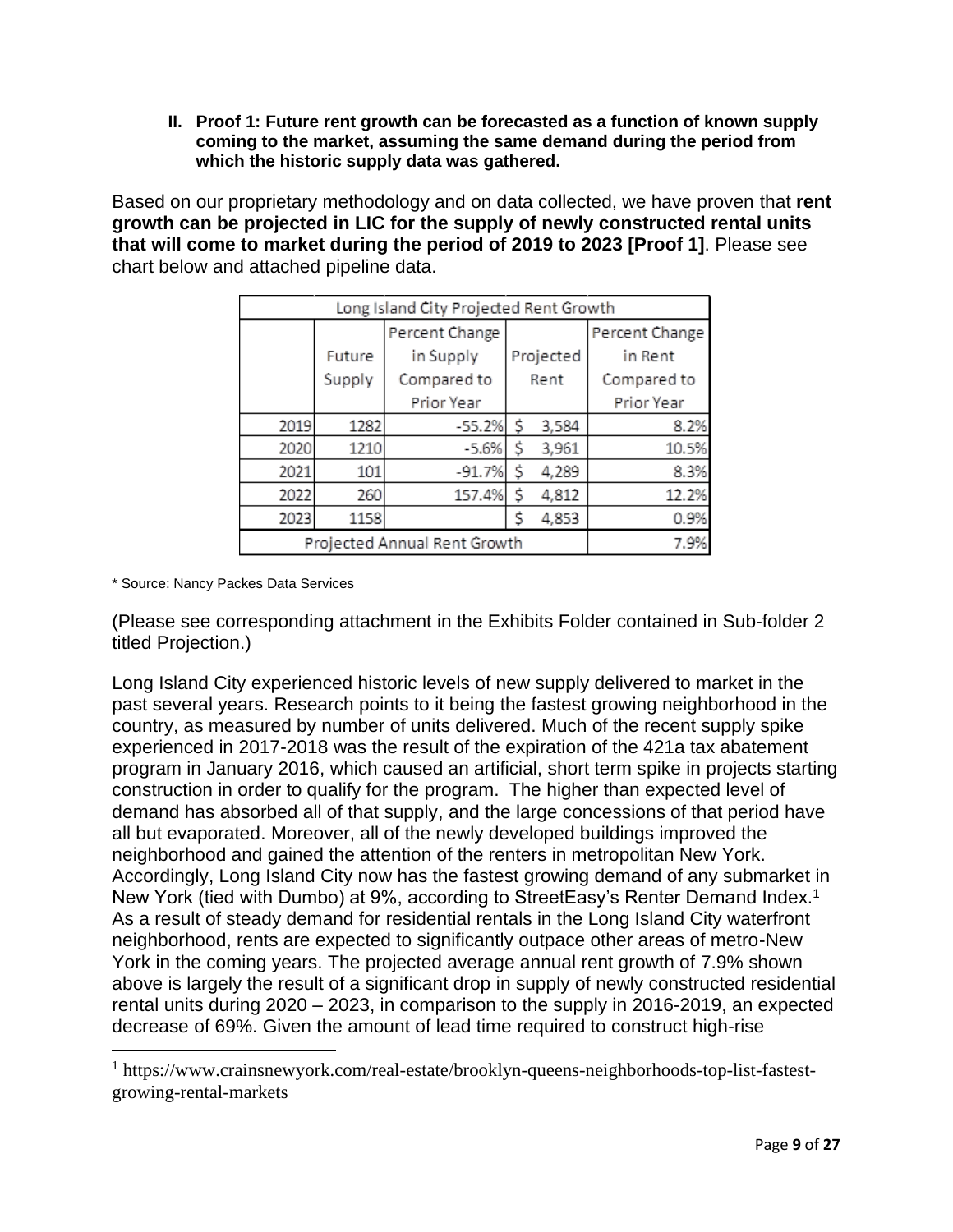residential rental buildings, combined with the limited number of sites available in the area, there is a low probability that a material influx of rental units, beyond what is currently in the pipeline, could be completed prior to 2023. Even in the unlikely scenario that twice as many units could be delivered prior to 2023, the decrease in newlyconstructed residential supply would still equate to 37% of the new supply during the 2016-2019 period. As a result of steady demand for residential rental units in the Long Island City waterfront neighborhood, rents are expected to significantly outpace other areas of metro-New York in the coming years.

With respect to the assumption of constant demand, it is justified by well-recognized, long-term shifts in the U.S. economy, creating a dynamically different economy from the past (the "New Economy"). Growth in the economic base has shifted from industrialtype manufacturing, to a steep rise in information and other advanced technology companies and related employment, both in the national economy as a whole, and in the New York metro economy in particular. Companies in these technology-based, growth sectors demonstrate a strong preference for locating in urban centers. According to the Brookings Institute, "the digital economy is rewarding large global centers that are attracting innovative companies and educated workers."<sup>2</sup> Hence, there is a steady stream of the educated workforce that is entering these global centers in large numbers. New York is undoubtedly one of the leaders of these global concentrations of capital and talent, as the largest employment center in the United States and the recipient of the second most venture capital funding.

A key indicator of this shift of employment to advanced technology and the high level of demand for well educated people to do the necessary work, especially in the context of a continuous, impactful phenomenon, is that there are still large numbers of advancedtechnology jobs that remain unfilled. Simply stated, the supply of well educated workers, cannot keep up with the demand. According to the Bureau of Labor Statistics, there are over 1.2 million open, high technology jobs in the Northeast United States alone (Pennsylvania to Maine). $3$  Further, the unemployment rate of this talent pool continues to be extremely low.

Second and equally as important, women have increasingly joined the work force in the New Economy. It is now typical for both partners in a household to be employed for both financial and self-realization reasons. This factor, as much as urbanization of the economic base, has contributed to residential demand in the key gateway cities which provide a wide-range of employment opportunities and of which New York is the undisputed leader.

For these reasons, we can chart rent growth as a function of supply of residential units, with added assurance of steady demand for the residential units. Finally, that demand manifests itself in the linear relationship between job creation as described above, and rent (See the graph titled: *Gross Rent and Residential Supply for LIC*).

<sup>&</sup>lt;sup>2</sup> [https://www.brookings.edu/research/where-jobs-are-concentrating-why-it-matters-to-cities](https://www.brookings.edu/research/where-jobs-are-concentrating-why-it-matters-to-cities-and-regions/)[and-regions/](https://www.brookings.edu/research/where-jobs-are-concentrating-why-it-matters-to-cities-and-regions/)

<sup>&</sup>lt;sup>3</sup> <https://www.bls.gov/news.release/jolts.t01.htm>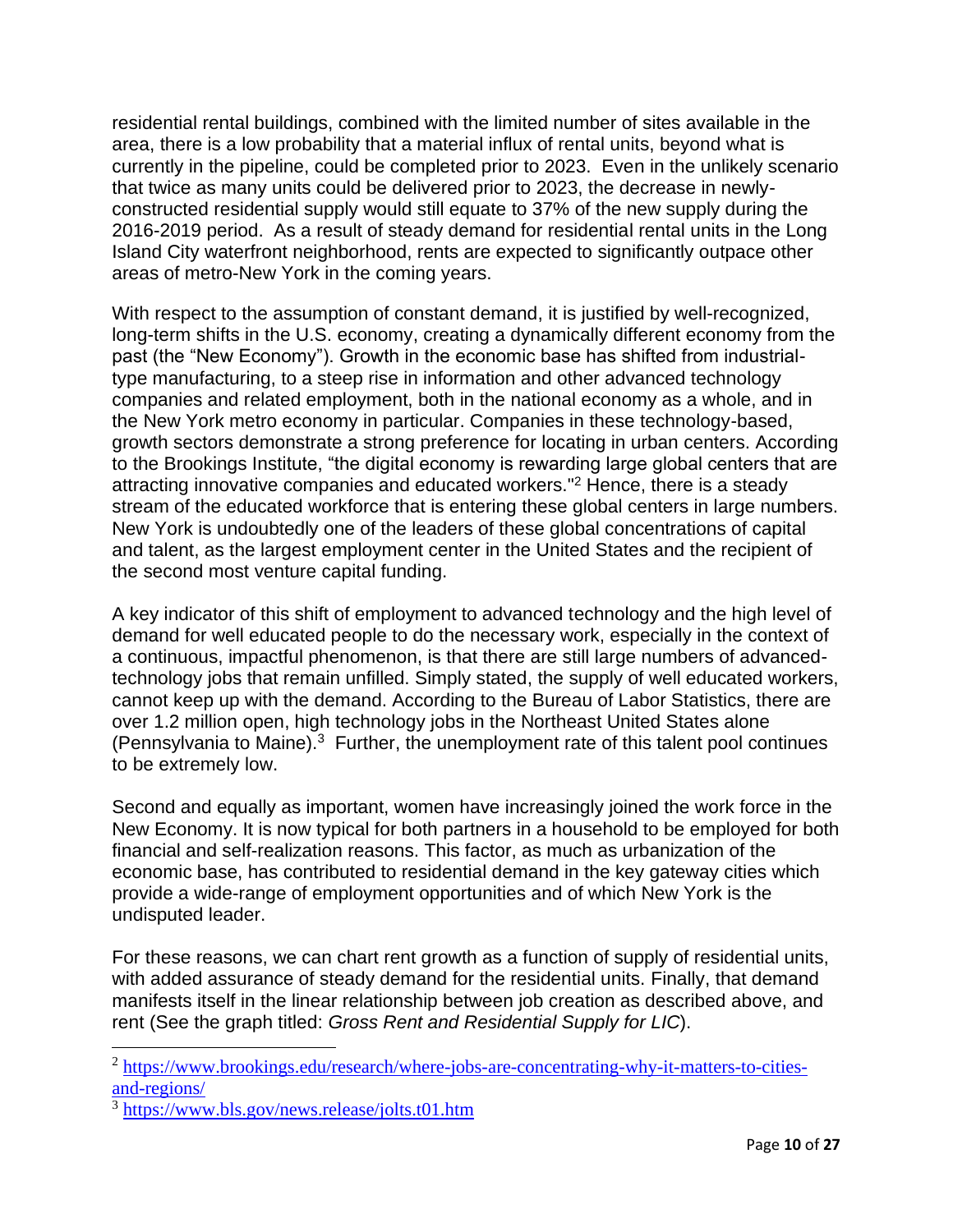

| <b>Timeframe</b>                                                                       | <b>Number of Units Delivered</b> |
|----------------------------------------------------------------------------------------|----------------------------------|
| 2016-2019                                                                              | 8,405                            |
| 2020-2023                                                                              | 2,638                            |
| % Decline of Residential Supply from<br>Period of 2016-2019 to Period of 2020-<br>2023 | 69%                              |

(Please see corresponding attachment in the Exhibits Folder contained in Sub-folder 2 titled Projection.)

Further to the issue of rent growth, as projected by the New York State Department of Labor, job creation is expected to continue in New York City through 2024, the furthest date currently projected. Current projections call for an increase of approximately 15% job growth, through 2024. The impact on rental rates is such that, these new jobs create not only new opportunities for individuals moving to the area to look for housing, but new income which in part must be directed towards housing. Additionally, historic trends have shown that job growth is one of the key factors in growth in the rental market. This point is supported by the WTC employment data cited above.

Following seven years of population growth, beginning in 2010 with the Decennial Census, the U.S. Census Bureau estimates that New York City saw its first population decrease in 2017 and 2018. <sup>4</sup> Actual population numbers will not be confirmed until the results of the 2020 Census are tabulated, and the current estimate has been challenged by New York City, citing a change in methodology.

<sup>&</sup>lt;sup>4</sup> [https://www1.nyc.gov/site/planning/planning-level/nyc-population/current-future](https://www1.nyc.gov/site/planning/planning-level/nyc-population/current-future-populations.page)[populations.page](https://www1.nyc.gov/site/planning/planning-level/nyc-population/current-future-populations.page)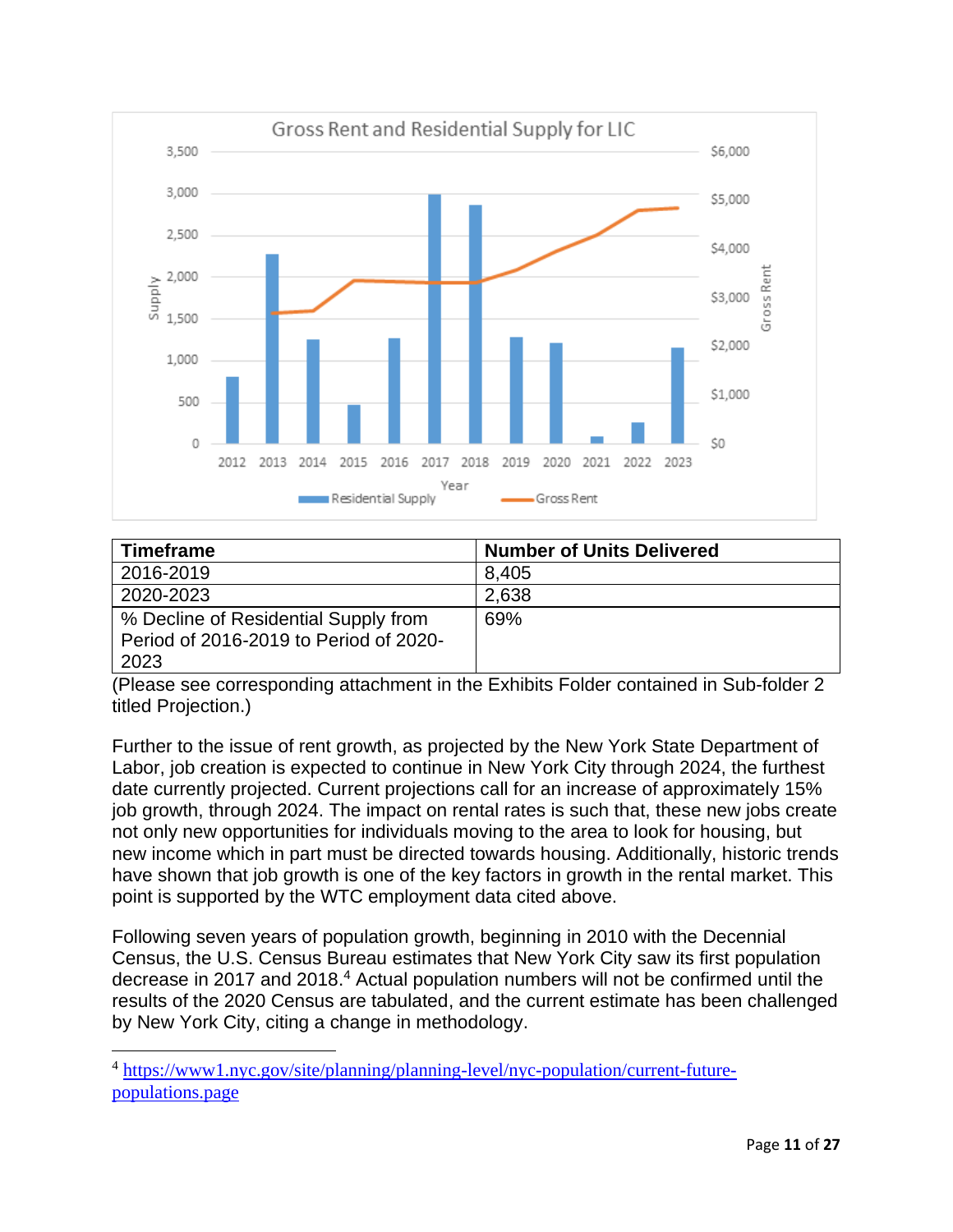Demographic projections consist of three components: (i) Natural Increase (difference between births and deaths); (ii) Net International Migration (difference between persons leaving for and coming from other countries); and (iii) Net Domestic Migration (difference between persons leaving for and coming from the 50 states). The City argues that changes in the methodology used to estimate immigrant migration have influenced the tabulation of the 2017 and 2018 numbers, citing a drastic 31% decrease in Net International Migration in 2017 compared to 2016. Even if one accepts that a population decrease is possible, the current estimate puts the annual decrease at approximately 40,000, a tiny fraction (.0047 or 0.47%) of the current 8.4 million population count. All other City tracked indicators suggest continued population growth at a slower rate than in the recent past, and put the City's population at 8.4M+.<sup>5</sup> This figure represents the historic peak population for New York City. The population in NYC previously peaked in 1950 at 7.9 million and vacillated up and down but below that level until the year 2000, when it reached 8.0 million for the first time ever.<sup>6</sup> Further, long term estimates predict the population's steady rise to 9.0 million over the next two decades.



It is important to also note that the period of growth since 2010 was characterized by three distinct migration patterns: (i) positive Natural Increase (births outpacing deaths) and (ii) positive Net International Migration (more people entering NYC from international locales compared to leaving for them), with (iii) negative Net Domestic Migration (more people leaving NYC for other US locales as compared to moving from them to the City). This third metric is a historic norm for NYC as the city serves as a place of first residence for those coming from outside the United States, who then

<sup>&</sup>lt;sup>5</sup> <https://www.nytimes.com/2019/04/18/nyregion/new-york-city-population.html>

<sup>&</sup>lt;sup>6</sup> [https://www1.nyc.gov/assets/planning/download/pdf/planning-level/nyc-population/historical](https://www1.nyc.gov/assets/planning/download/pdf/planning-level/nyc-population/historical-population/nyc_total_pop_1900-2010.pdf)[population/nyc\\_total\\_pop\\_1900-2010.pdf](https://www1.nyc.gov/assets/planning/download/pdf/planning-level/nyc-population/historical-population/nyc_total_pop_1900-2010.pdf)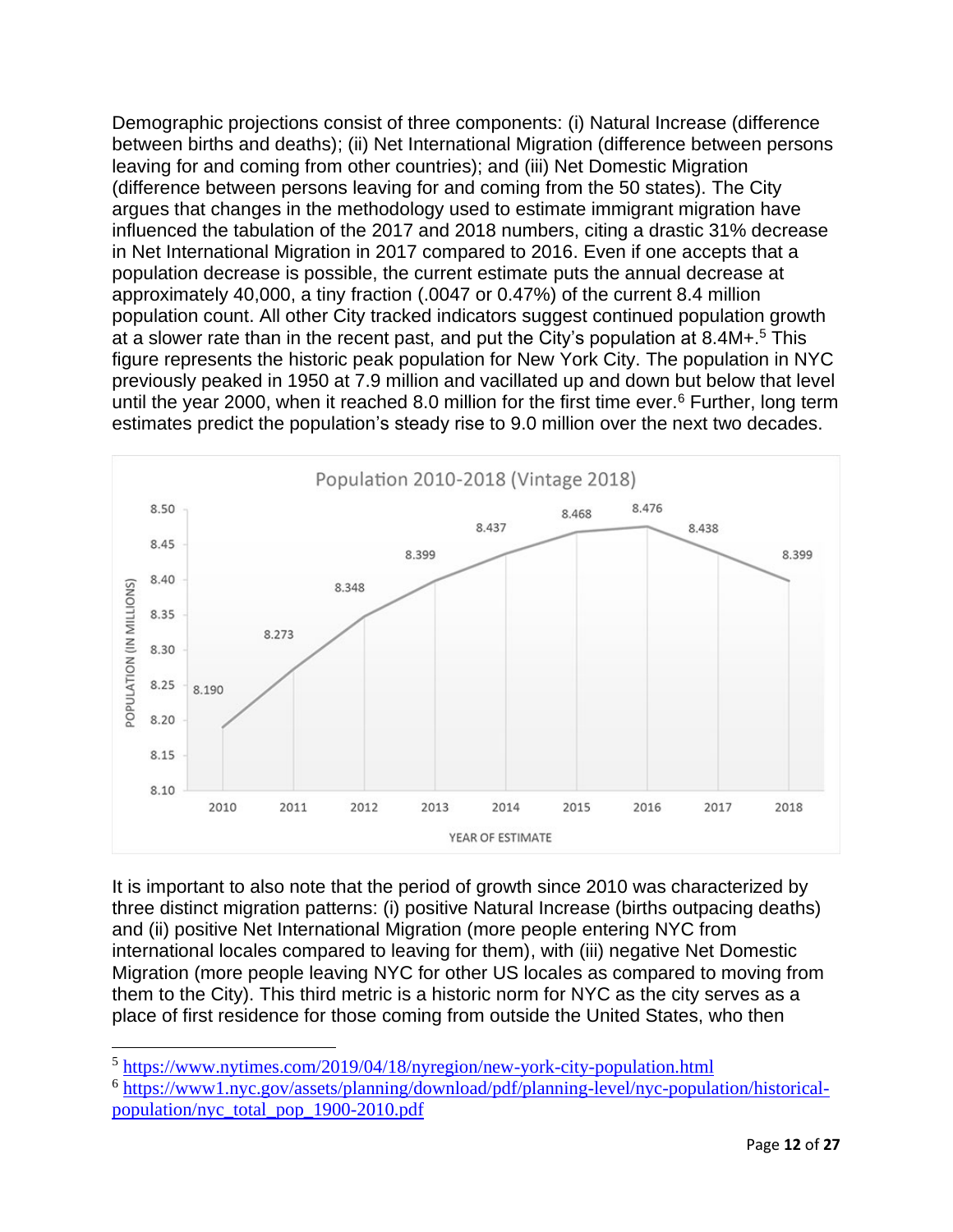choose to leave for other parts of the country. Studies like the United Van Lines' Movers Study<sup>7</sup> point to this perennially consistent, negative Net Domestic Migration and the results from 2018 mimic the study's results since 1979. Not once in the Movers Study's 40 year history has there been greater inbound moves than outbound in New York.<sup>8</sup>

| <b>Estimates of the Components of Population Change for</b><br>New York City and Counties: April 1, 2010 to July 1, 2018 |                       |                     |                      |                                  |                                |  |
|--------------------------------------------------------------------------------------------------------------------------|-----------------------|---------------------|----------------------|----------------------------------|--------------------------------|--|
|                                                                                                                          | Total                 | Natural<br>Increase | <b>Net Migration</b> |                                  |                                |  |
| Geographic Area                                                                                                          | Population<br>Change* | (Births-<br>Deaths) | Total                | <b>Net Domestic</b><br>Migration | Net International<br>Migration |  |
| <b>New York City</b>                                                                                                     | 223,760               | 511,558             | $-288,346$           | $-768,306$                       | 479,960                        |  |
| <b>Bronx</b>                                                                                                             | 47,529                | 96,065              | $-49,646$            | $-157,720$                       | 108,074                        |  |
| Brooklyn                                                                                                                 | 78,113                | 206,516             | $-127,883$           | $-255,253$                       | 127,370                        |  |
| Manhattan                                                                                                                | 42,341                | 65,706              | $-22,964$            | $-117,010$                       | 94,046                         |  |
| Queens                                                                                                                   | 48,328                | 128,622             | $-80,804$            | $-224,765$                       | 143,961                        |  |
| <b>Staten Island</b>                                                                                                     | 7,449                 | 14,649              | $-7,049$             | $-13,558$                        | 6,509                          |  |

\*Note: Population change was calculated using the 2010 Decennial Census (as opposed to the 2010 Estimates Base) and the 2018 Population Estimate. The estimated components of population change will not equal the numerical population change also because of a small residual after controlling to the national totals. Source: Population Division, U.S. Census Bureau

However, it is far more relevant - and of value - to understand the fundamental proposition that job growth, rather than population growth, fuels the rental market in cities like New York. In such places, demand for housing comes from the creation of local jobs, an assertion that we prove through an analysis of the World Trade Center's impact on rental rates later in the Analysis. Private sector employment growth in NYC has been exceptionally strong since 2009, having grown by 2.2% per year<sup>9</sup> and the trend is not abating – private sector employment growth rose 2.4% over the 12 months ending in May 2019.<sup>10</sup> The high-income business services (lawyers, scientific researchers, marketing etc.) and technology sectors added the most jobs over this period and accounted for 24% of citywide gains while maintaining average salaries in the six-figures (please see references to New Economy employment described in this Section 4 titled: Rental Market Analysis).

New York City is now home to 4.55 million jobs, the highest level ever recorded, with a historically low unemployment rate of 4.1% and only 2.8% for those residents with at least a bachelor's degree. According to the Bureau of Labor Statistics, in the region of

<sup>&</sup>lt;sup>7</sup> <https://www.unitedvanlines.com/contact-united/news/movers-study-2018>

<sup>8</sup> <https://www.unitedvanlines.com/uvl/migration-map/>

<sup>&</sup>lt;sup>9</sup> <https://www.osc.state.ny.us/osdc/rpt1-2020.pdf>

<sup>10</sup> <https://www.labor.ny.gov/stats/nyc/>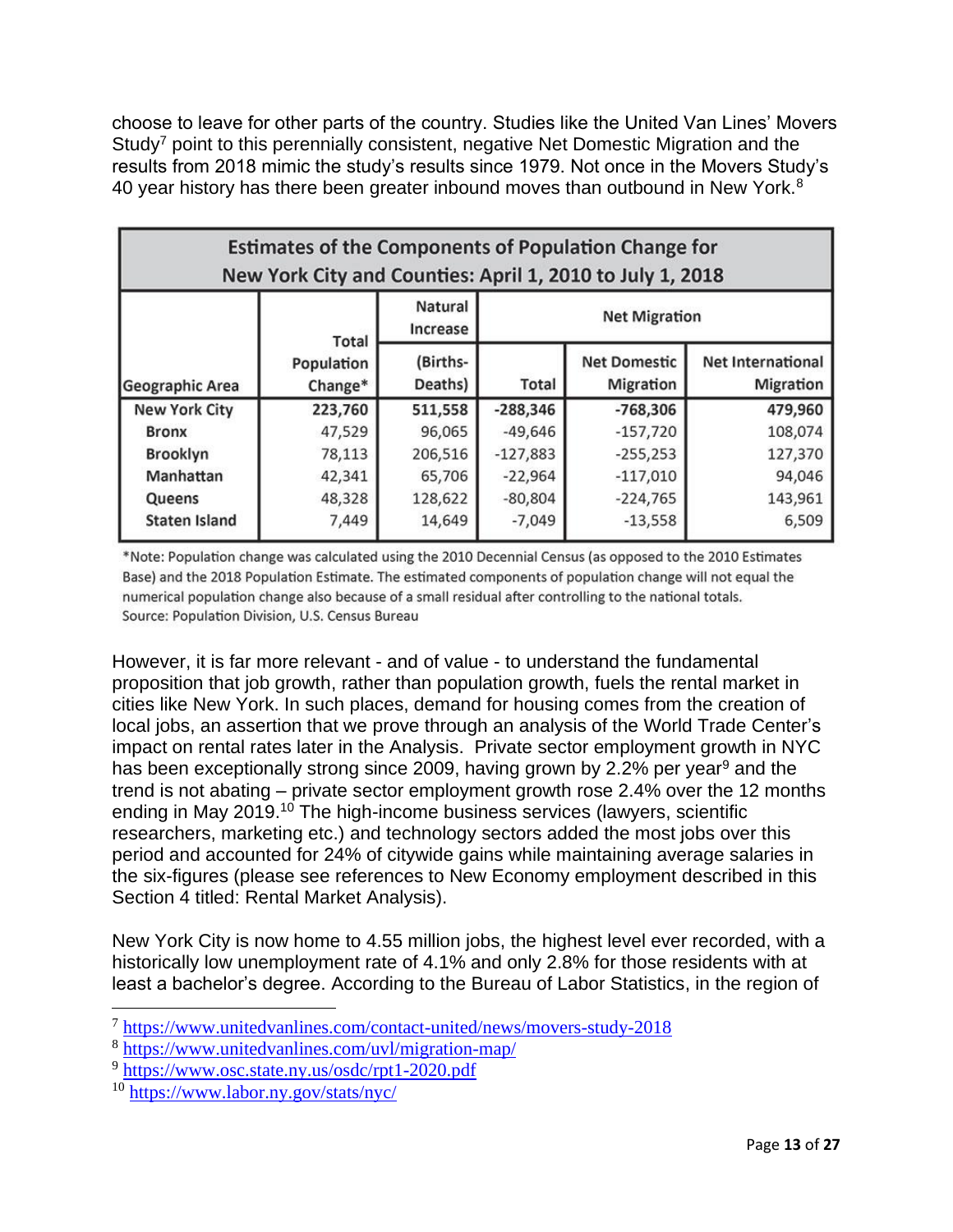the United States from Philadelphia to Maine, of which New York City is at the epicenter of the population count, there are 1.2 million New Economy jobs that are unfilled. It is for these various reasons that we are confident in assuming that demand for rental apartments in the City will at least maintain the levels we have experienced over the past several years.

Part of the reason for the Long Island City growth rate outpacing Manhattan's growth rate lies in the striking contrast of the growth dynamic between Manhattan and Long Island City. As land prices continue to rise in Manhattan, the ability for developers to build rental buildings there will greatly diminish. Further, the ability to deregulate and convert formerly rent-stabilized apartments in already existing older buildings, into market-rate units, has been greatly restricted after the sweeping changes to the NYC Rent Law established in June 2019. These changes will effectively remove competition from these mid-market units and therefore exert additional upward pressure on marketrate rents. Thus, the development of new residential rental buildings marketed towards mid-level or even upper mid-level employees will now become the near-exclusive domain of the outer boroughs. As such, the interest, especially in Long Island City as compared with other neighborhoods, should remain strong due to the fact that existing Manhattan residents who are being priced out of Manhattan seek convenient housing and transportation to their jobs, whether in the form of new or existing employment particularly in neighborhoods like that of the Property which is aesthetically attractive and situated on the Long Island City waterfront. This has been the trend over the past 5+ years, and it will continue to be the trend, unabated, for the foreseeable future.

### **III. Proposition 2: Effect of Distance on Rent is the same in Brooklyn and Queens.**

This Analysis further quantifies the proposition that, in the residential rental market, demand from workers in office districts is a primary driver of value, and that (i) distance between a residential neighborhood and related office districts and (ii) convenience of transportation, as a function of time and overall ridership experience, are key determinants of value.

Approximately twelve years ago, new large-scale residential development began its expansion from Manhattan into the outer boroughs. From the data generated since then, it is now possible to analyze how distance from the major office districts in Manhattan affects value in the outer borough neighborhoods of Brooklyn and Queens. The charts below represent the relationship of distance from Manhattan office districts to these outer borough neighborhoods, and the rent as a function of distance.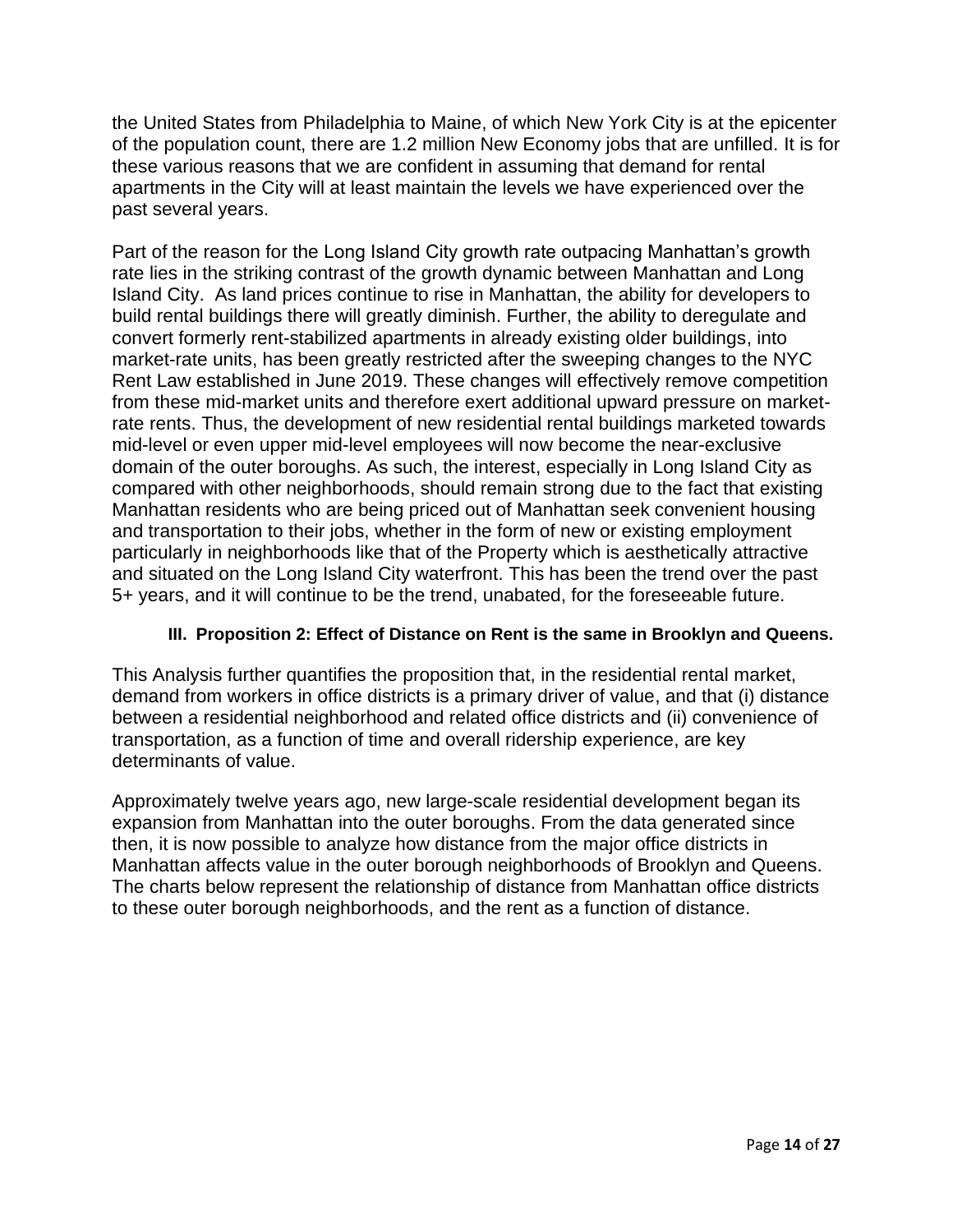



\$1,000

(Please see corresponding attachment in the Exhibits Folder contained in Sub-folder 1 titled Brooklyn Net Rent Price and Distance and Queens Net Rent Price and Distance.)

The charts above are plotted with the distances from the World Trade Center to Brooklyn and from Hudson Yards to Queens vs. the weighted average net rents for one bedroom units in those neighborhoods over the past year.

The slope for Brooklyn was -291 whereas for Queens was -279. This means that for every mile that one moves away from the employment center, rents drop \$291 and \$279 respectively. The extraordinary similarity of the slopes demonstrates that the **effect of distance on price is nearly identical between WTC to Downtown Brooklyn and Hudson Yards to Long Island City [Proposition 2].**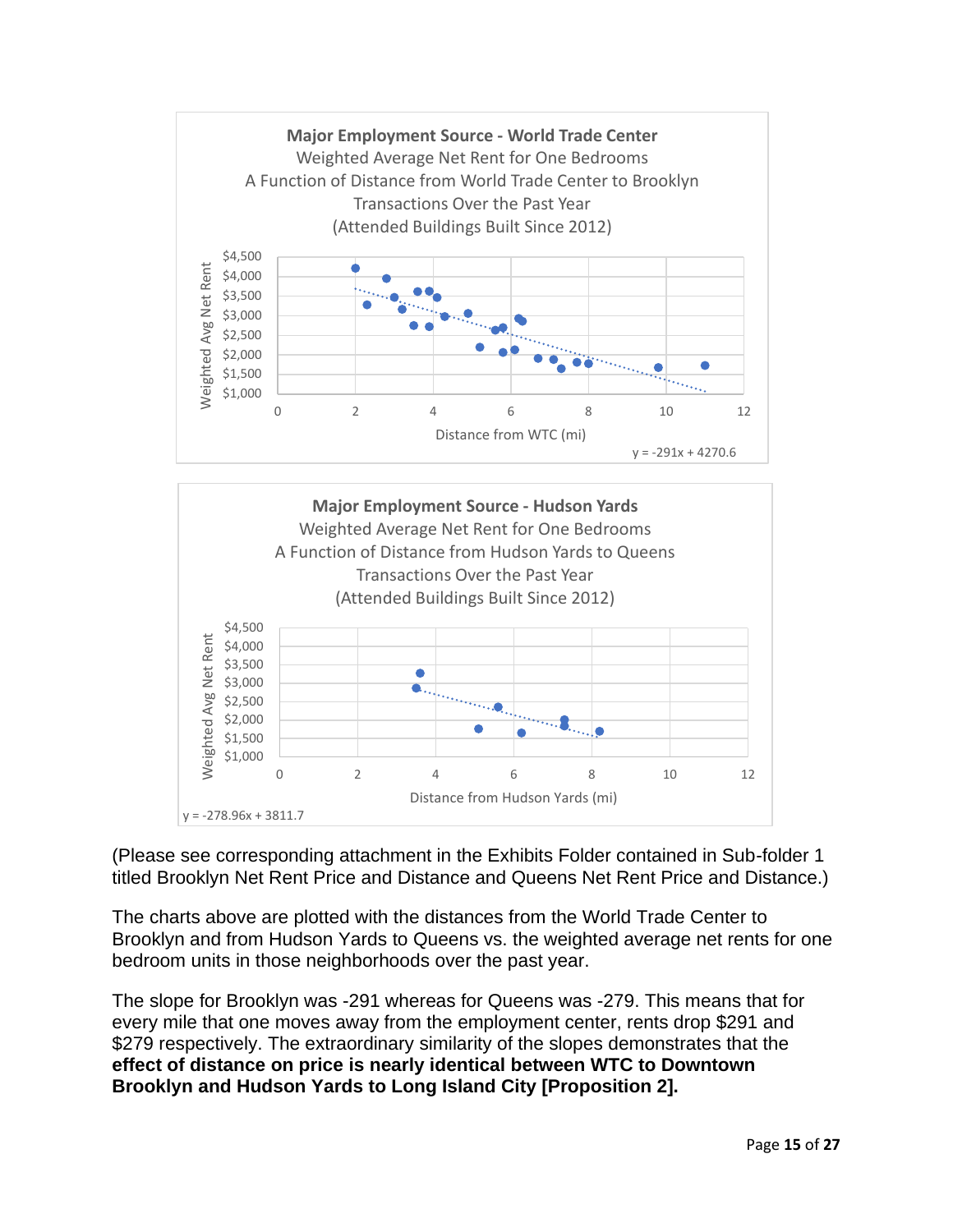### **IV. Proposition 3: Rents in FiDi and DoBro Move Together.**

As the World Trade Centers were rebuilt and opened for occupancy, residential rental values increased not only in Manhattan's Financial District ("FiDi'), but also in Downtown Brooklyn ("DoBro"). And, even though downtown Brooklyn is farther from the World Trade Center towers than the residential buildings in the Financial District, Brooklyn rents grew at virtually the same rate as Financial District rents did during the period since the first World Trade Center towers reopened.



Source: Rent Data from Nancy Packes Data Services. Employment Data from XXX.

(Please see corresponding attachment in the Exhibits folder contained in Sub-folder 2 titled Rent and Employment Analysis.)

The graph above shows average one-bedroom rents for the Financial District and Downtown Brooklyn during the period of 2014-2018. It also shows new jobs generated, by year, during the same period immediately following the reconstruction of the World Trade Center towers. Both rent curves are virtually identical, as noted in the consistent difference between the upward slope of the two annually. The virtually parallel lines of growth on the graph above demonstrates that **rents in DoBro move synchronously with rents in FiDi [Proposition 3]**. This graph clearly shows a common demand source for both neighborhoods. Furthermore, the two curves are equally responsive to annual job creation. When annual job growth is rising or falling, rent moves accordingly.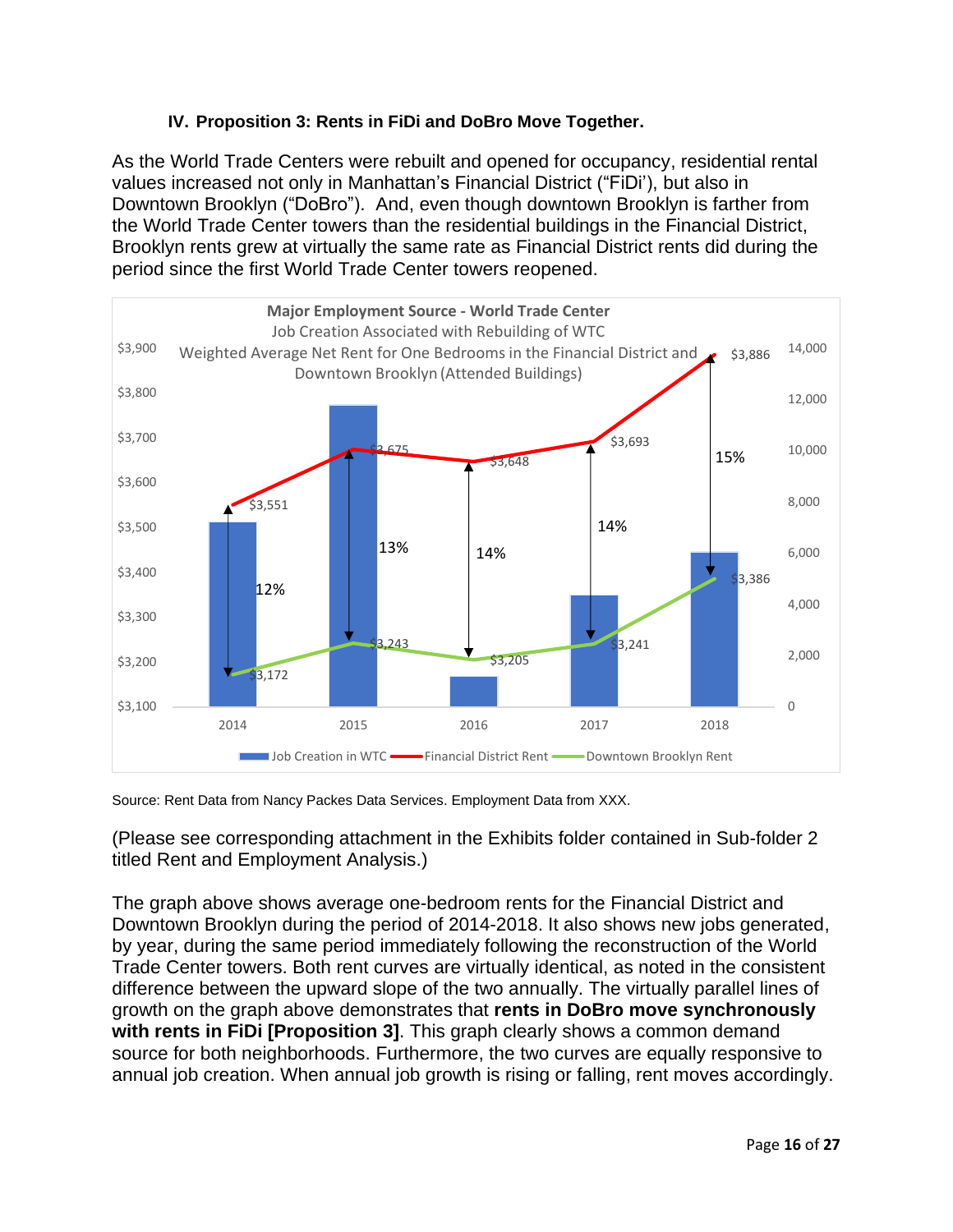This is direct proof that the source of the common demand for both FiDi and DoBro neighborhoods was generated by the creation of jobs in the World Trade Center.

(Please see corresponding attachments in the Exhibits Folder contained in Sub-folder 2 including rent data from Nancy Packes, Inc. Data Services powered by REBNY Data, titled Rent and Employment Analysis and WTC job creation and data supplied by XXX, titled HY Office Stock Forecast.)

## **V. Proof 2: Rents in Hudson Yards Residential ("HYR") and LIC Move Together.**

The above established World Trade Center precedent demonstrates that, as demand increases for space in a Manhattan office district, residential rents will rise in outer borough neighborhoods. The application of the World Trade Centers' precedent to Hudson Yards' Office is particularly appropriate because the existing relationship of distance to rent levels between the Financial District and Downtown Brooklyn and between Hudson Yards Residential and Long Island City is extremely similar [from Proposition 2]. It is also worth noting that the Financial District residential rental market has multiple subway connections to other neighborhoods whereas Hudson Yards has its own residential rental neighborhood but only the number 7 Train station to connect Hudson Yards to other Manhattan and borough neighborhoods. This means that rent growth premiums should be more concentrated along this line compared to others where a transfer, certainly a time-wasting inconvenience to riders, would need to be made. From Proposition 3 we have demonstrated that Downtown Brooklyn rents grew at similar rates to Financial District rents. Despite the merit that convenience has as a quality-of-life metric that positively impacts demand, we have not factored this into our rental growth computations, which is another reason for this Analysis to be viewed as conservative. Combining Proposition 3 with Proposition 2, we can conclude that **rents in Long Island City will move in coordination with Hudson Yards Residential rents [Proof 2].**

We fully expect the increase in demand from Hudson Yards job growth to flow through to Long Island City just as it does from the Financial District to Downtown Brooklyn. This relatively long period of expected, sustained, higher rent growth in the Financial District and Downtown Brooklyn supports the fundamental proposition that connection to increased job creation in Manhattan office districts promotes residential rent growth, not only in the residential neighborhoods immediately proximate to where the job growth occurs – in this case Hudson Yards Office with Hudson Yards Residential, but also in outer borough neighborhoods with convenient access to those office districts.

# **VI. Proposition 4: WTC Employment Growth Increased Rents in FiDi.**

As an example of the effect of an increase in jobs in a given office district on residential rents, we can measure the increase in residential demand in FiDi over the years when the World Trade Centers were rebuilt and jobs were regained (2014 – 2018), and the rising effect on residential rental values in FiDi that resulted from the increasing WTC employment count.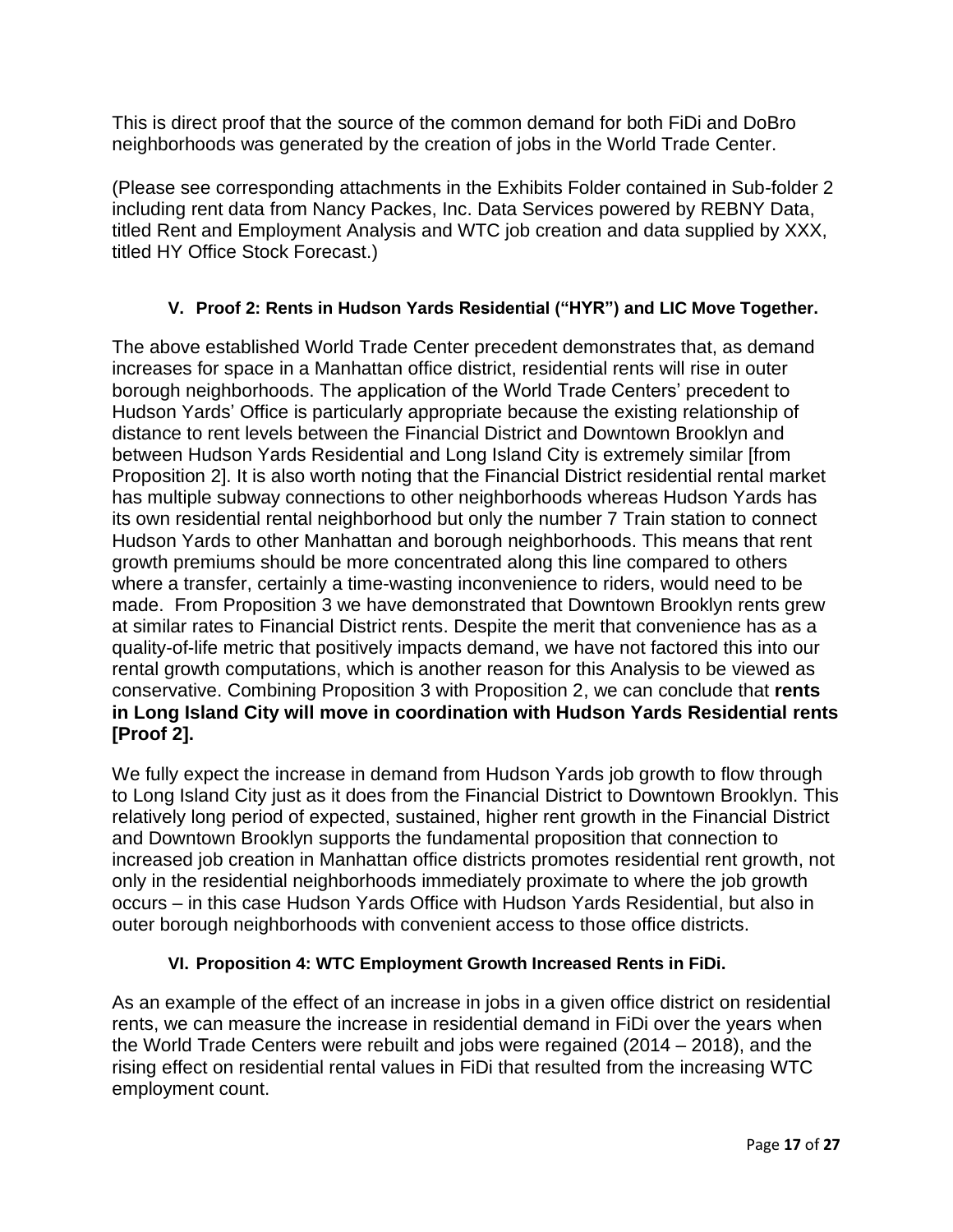In order to demonstrate this, we look at how rent growth in the Financial District during the period of WTC rebuilding, compared with rent growth in Manhattan below 96<sup>th</sup> Street during the same period (excluding the Financial District data).

| Financial District Rents Compared with Manhattan Core Rents* |      |      |  |  |
|--------------------------------------------------------------|------|------|--|--|
| 2014 - 2018 Change<br>Premium                                |      |      |  |  |
| <b>Financial District</b>                                    |      |      |  |  |
| Manhattan Core w/o                                           |      | 1.8% |  |  |
| FiDi                                                         | 7 6% |      |  |  |

\*Source: Nancy Packes Data Services

(Please see corresponding attachment in the Exhibits folder contained in Sub-folder 2 titled Rent and Employment Analysis.)

The chart above compares rent growth in the Financial District to rent growth in Manhattan Core neighborhoods, not including the Financial District, during the period of reconstruction of the World Trade Center towers from 2014 through 2018. The difference between the two sets is an approximate 1.8% premium over the 5 year period resulting from the creation of jobs with the WTC towers reconstruction. This proves that the demand generated by **WTC employment growth increased residential rents in FiDi [Proposition 4].**

# **VII.Proof 3: WTC Employment Growth Increased Rents in DoBro.**

During this same period, Downtown Brooklyn, which also benefits from direct transportation to FiDi, also experienced a rent growth premium. The chart below shows the comparative growth of Downtown Brooklyn compared to Brooklyn Core excluding any computation for Downtown Brooklyn. As expected, we see that Downtown Brooklyn outperformed Core Brooklyn during the period of job creation at WTC. The difference implies a 0.8% premium over 5 years resulting from the creation of jobs with the WTC reconstruction. This data backs up our Proof, from Propositions 2 and 3 that **WTC employment growth increased rents in DoBro [Proof 3].**

| Comparative Growth Chart for Downtown Brooklyn Neighborhood<br>for Periods Before WTC Reconstruction and After |         |      |  |  |
|----------------------------------------------------------------------------------------------------------------|---------|------|--|--|
| 2014 - 2018 Percent Change<br>Premium                                                                          |         |      |  |  |
| Downtown<br><b>Brooklyn</b>                                                                                    | 6.8%    |      |  |  |
| Brooklyn Core w/o<br><b>DoBro</b>                                                                              | $6.0\%$ | 0.8% |  |  |

(Please see corresponding attachment in the Exhibits folder contained in Sub-folder 2 titled Rent and Employment Analysis.)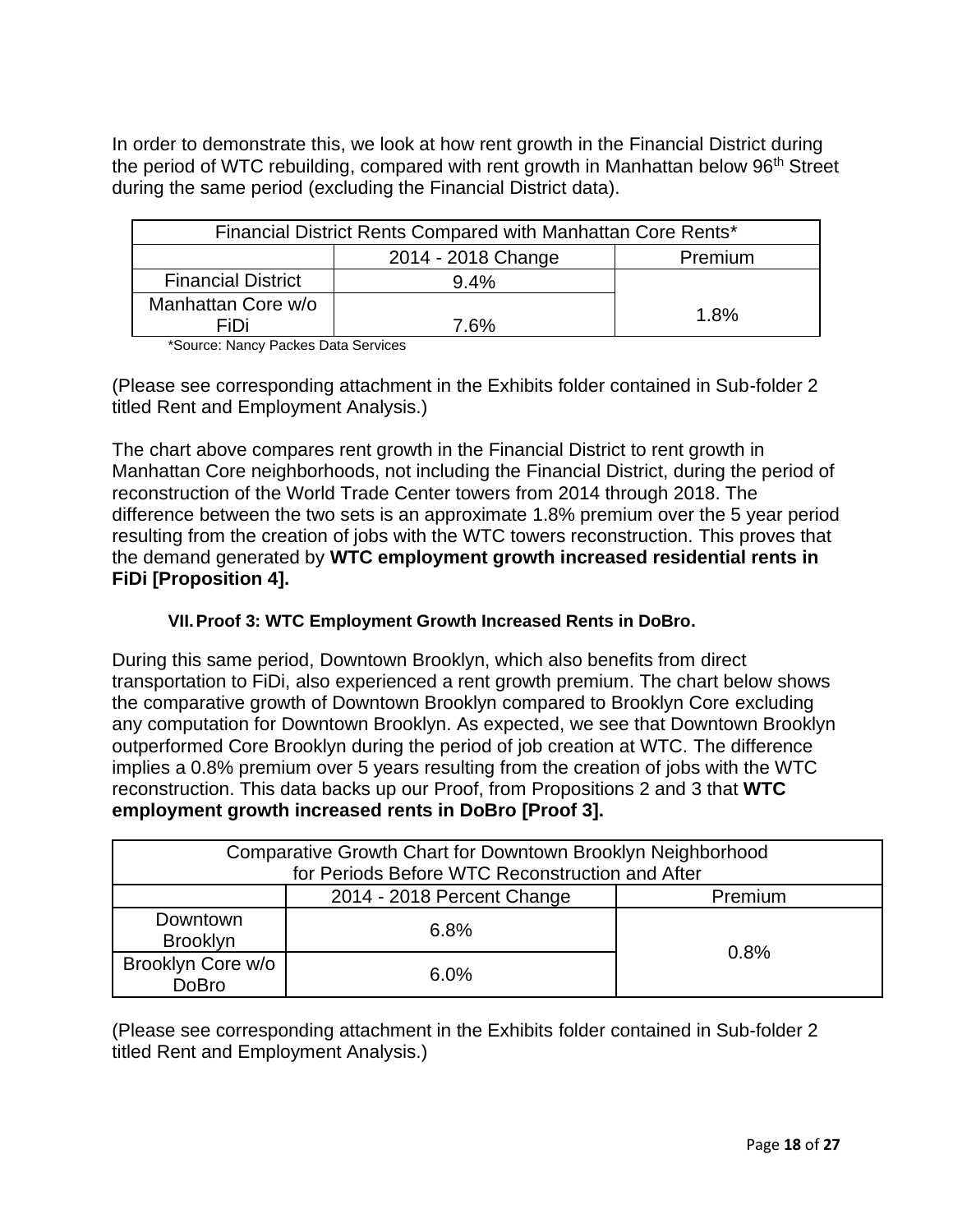#### **VIII. Proposition 5: Hudson Yards employment growth will be more impactful on residential rents in LIC than WTC employment growth was on DoBro because the HYO magnitude of job creation is much larger than at WTC.**

Currently, two Manhattan districts, Hudson Yards and Midtown East, are undergoing major expansions in office space. The Midtown East office district is located near Grand Central Station, with access to many train lines and, and as a result, many residential districts are connected to it. However, Hudson Yards is served by a single train line, the Number 7 subway line (the "7 Train"). As such, we would expect LIC to disproportionately benefit from increased demand coming from HYO employment.

The chart below shows, over time, the addition of jobs in Hudson Yards estimated during the five-year Analysis Period: 2019 and 2023. According to XXX's research, job creation will continue to progress past 2023 for a total of over 108,000 total jobs created at Hudson Yards. However, for purposes of this Analysis, we have limited the timeframe to match the period of this study.

| Projected Job Creation<br>in Hudson Yards* |                                  |  |  |
|--------------------------------------------|----------------------------------|--|--|
| Year                                       | Number of<br><b>Jobs Created</b> |  |  |
| 2019<br>33,663                             |                                  |  |  |
| 2020                                       | 0                                |  |  |
| 2021                                       | $\mathbf{\Omega}$                |  |  |
| 2022                                       | 24,686                           |  |  |
| 2023<br>24,429                             |                                  |  |  |
| <b>Total</b>                               | 82,778                           |  |  |

The 7 Train crosses Manhattan from west to east starting at Hudson Yards and with its first stop outside Manhattan in the Queens West/Hunters Point South Neighborhood section of Long Island City at Vernon Boulevard/Jackson Avenue (the "Vernon Jackson Stop") which is only 1.5 blocks from the Property.

While many workers in the new Hudson Yards office district will choose to live in and around Hudson Yards, or in other locations in Manhattan, still a disproportionate number will seek residence on the East River waterfront where the Property is located, at the edge of Long Island City nearest to Manhattan. In that area, the rents when compared to Manhattan are: (i) more economic; (ii) the commute to work is the shortest and most direct route due to the superior location of the Vernon Jackson Stop located just 1.5 blocks from the Property; and (iii) from the highest level of efficiency and reliability in all of New York City's mass transit system. This upgraded efficiency is due to new signal improvements that have recently been installed on the 7 Train, in the form of enhanced switching connectivity increasing the ridership capacity on the line by 11%. This outcome was accomplished by shortening intervals of space and time between trains along the subway line. Additional information on the timing and extent of the upgraded 7 Train service is found later in the report.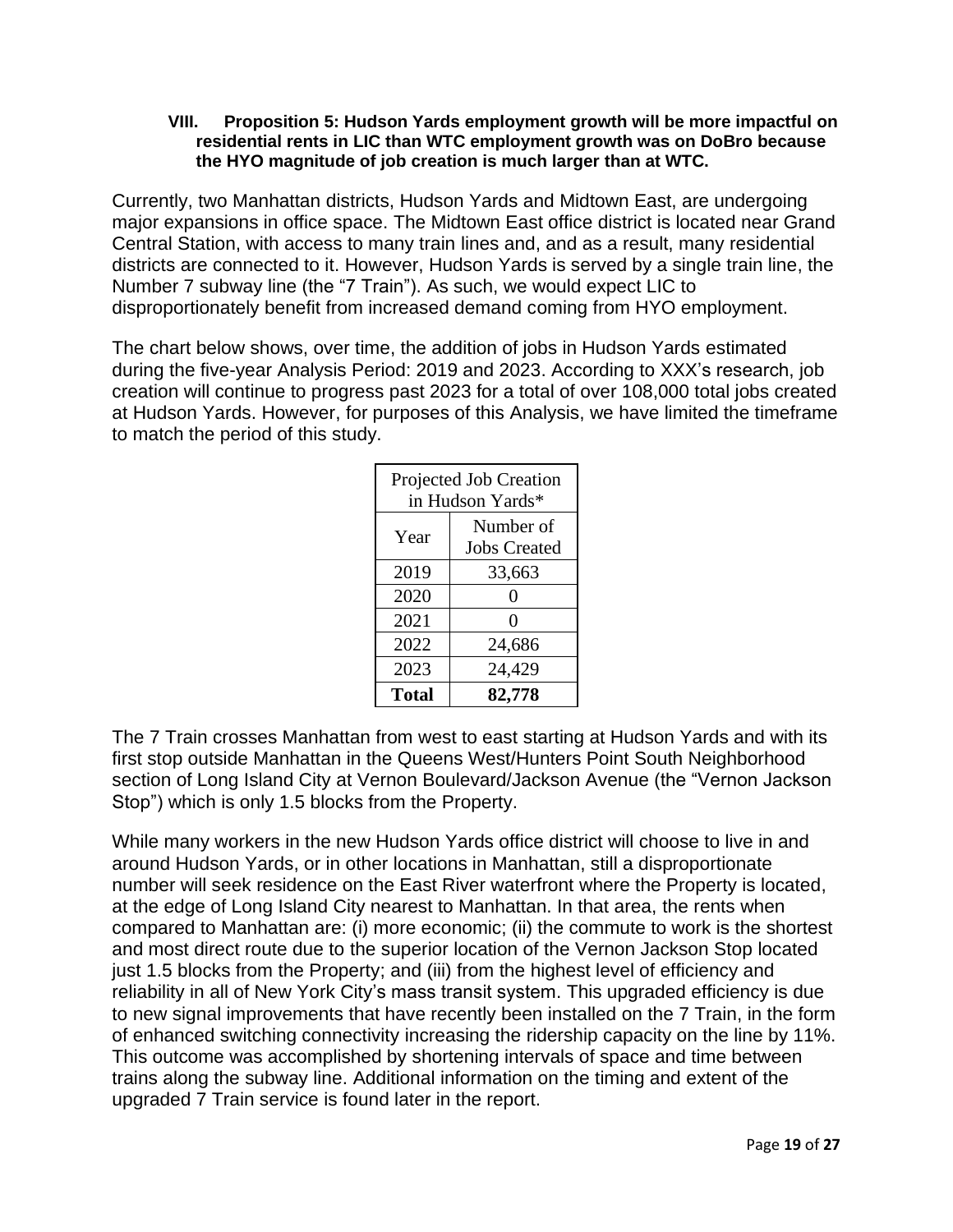Finally, the relationship between rent growth and job creation in FiDi to Downtown Brooklyn is directly applicable to model the effect of rent growth in Long Island City resulting from job creation in Hudson Yards. As shown below, the relationship between rent growth caused by office employment in WTC and Hudson Yards office employment is evident as each job can be assumed to have an equivalent effect on rent growth.

| Derived Premium for Hudson Yards Residential and<br>Long Island City, as a Result of Job Creation<br>in Hudson Yards Office Development |                                                                                                    |                                                                                             |  |  |
|-----------------------------------------------------------------------------------------------------------------------------------------|----------------------------------------------------------------------------------------------------|---------------------------------------------------------------------------------------------|--|--|
| Number of<br><b>Jobs Created</b><br>in WTC<br><b>Towers</b>                                                                             | <b>Total Premium in</b><br>FiDi Over 5 Years<br>Due to Job<br>Creation<br>[Proposition 4]          | <b>Total Premium in</b><br>DoBro Over 5<br><b>Years Due to Job</b><br>Creation<br>[Proof 3] |  |  |
| 30,663                                                                                                                                  | 1.8%                                                                                               | 0.8%                                                                                        |  |  |
| Number of<br>Jobs To Be<br>Created in<br><b>Hudson Yards</b>                                                                            | <b>Imputed Premium</b><br>In Hudson Yards<br>Res. Over 5 Years<br>Due to Job<br>Creation [Proof 4] | <b>Imputed Premium</b><br>In LIC Over 5<br>Years Due to Job<br>Creation [Proof 5]           |  |  |
| 82,778                                                                                                                                  | 4.9%                                                                                               | 2.2%                                                                                        |  |  |

The above chart demonstrates the relationship between the number of jobs created in the reconstruction of World Trade Center towers and the resulting rent growth premium, above the general rent growth the market saw during this period, in both Fidi and DoBro as a result of this job creation. This relationship, or ratio, is then applied to the projected amount of job growth expected in Hudson Yards, and its directly connected residential area in LIC. These numbers demonstrate that **Hudson Yards employment growth will be more impactful to LIC residential demand than WTC employment growth was to DoBro residential demand because Hudson Yards will produce almost three times as much employment growth as WTC did [Proposition 5].** It further calculates, via Propositions 2+4+5, that **during the period of Hudson Yards Office employment growth, Hudson Yards Residential will outperform Manhattan's residential growth [Proof 4]** as well as, via Proofs 2+3+4, that **during the period of Hudson Yards Office employment growth, Long Island City will outperform Queens' residential growth [Proof 5].**

The FiDi to Manhattan Core Comparison Model is applicable to Long Island City. Our research shows that there will be an equivalent, positive impact on rent growth in Long Island City resulting from jobs created with the completion and opening of the buildings within the Hudson Yards Office development as there was in Downtown Brooklyn as a result of the completion and opening of the World Trade Center.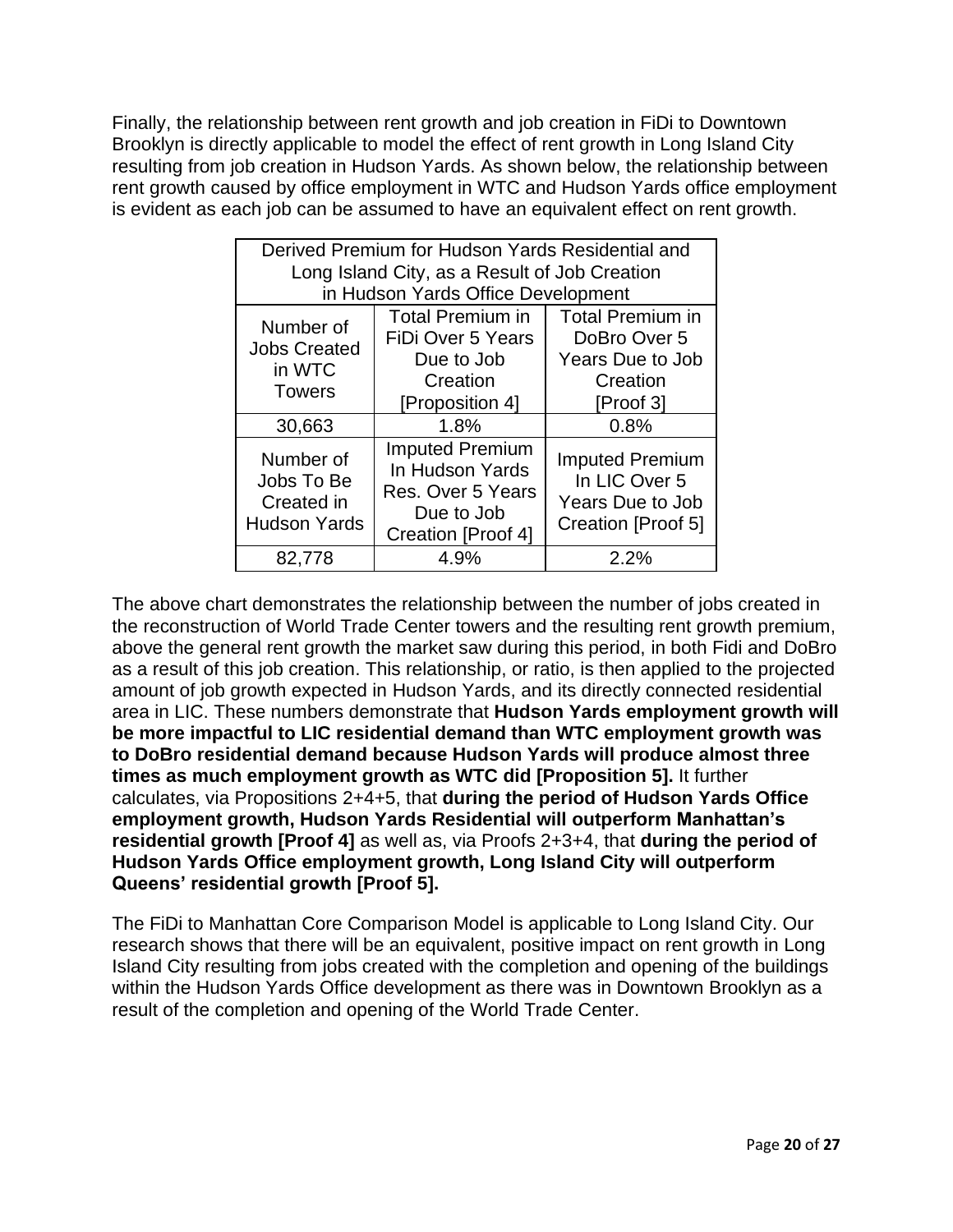### **IX. Conclusion**

The effect of a significant reduction in residential supply coming to market in LIC, combined with the continued steady employment growth from the influx of New Economy workers and the direct connection to the employment surge from Hudson Yards, leads to our projection of an average 8.3% annual rent growth in LIC through 2023.

| Total Projected Rent Growth In Long Island City By Year |                        |                    |                   |  |  |
|---------------------------------------------------------|------------------------|--------------------|-------------------|--|--|
|                                                         | <b>Rent Growth Due</b> |                    |                   |  |  |
|                                                         | to Supply              | <b>Rent Growth</b> |                   |  |  |
|                                                         | (Replicated Rent       | Due to Additional  |                   |  |  |
|                                                         | Forecast)              | <b>HYO Demand</b>  | <b>Total Rent</b> |  |  |
|                                                         | Proof 51               | [Proof 4]          | Growth            |  |  |
| 2019                                                    | 8.2%                   | 0.9%               | 9.1%              |  |  |
| 2020                                                    | 10.5%                  | 0.0%               | 10.5%             |  |  |
| 2021                                                    | 8.3%                   | 0.0%               | 8.3%              |  |  |
| 2022                                                    | 12.2%                  | 0.6%               | 12.8%             |  |  |
| 2023                                                    | 0.9%                   | 0.6%               | 1.5%              |  |  |
| Average                                                 | 7.9%                   | 0.4%               | 8.3%              |  |  |

With respect to the chart above, XXX has shown the creation of more than 82,000 jobs in the Hudson Yards Office Development alone through 2023 and over 108,000 when projecting past 2023, the closing year of the Analysis Period. We have conservatively used a zero factor for any other areas of new employment demand that could generate residential interest in LIC, anywhere else along the line of the 7 Train simply because other transportation lines service those locales, whereas the 7 Train is the only MTA source of transportation to Hudson Yards. With that perspective, we have calculated a conservative result of an approximate 0.9% growth premium in 2019 and 0.6% premium in 2022 and 2023 [from Proof 5], in addition to the rent growth anticipated based on decreasing residential supply through 2023 as demonstrated above [from Proof 1].

# **5. Local Amenities and Neighborhood Character**

During the time of the reconstruction of the World Trade Centers, the Financial District was not considered a desirable place to live. It lacked the retail conveniences needed to support residential development and was subject to the broad perception that "the streets rolled up at night". This perception, whether justified or not, was none-the-less a depressant to residential demand.

The Queens West/Hunters Point South Neighborhood area of Long Island City, on the other hand, is a vibrant residential neighborhood with views of Manhattan and the river, beautiful waterfront parks and an abundance of small retail stores, new, high quality eateries, and a true open-air ambiance that adds to its character. There is no perception of non-activity during the evening hours that was experienced in FiDi. To the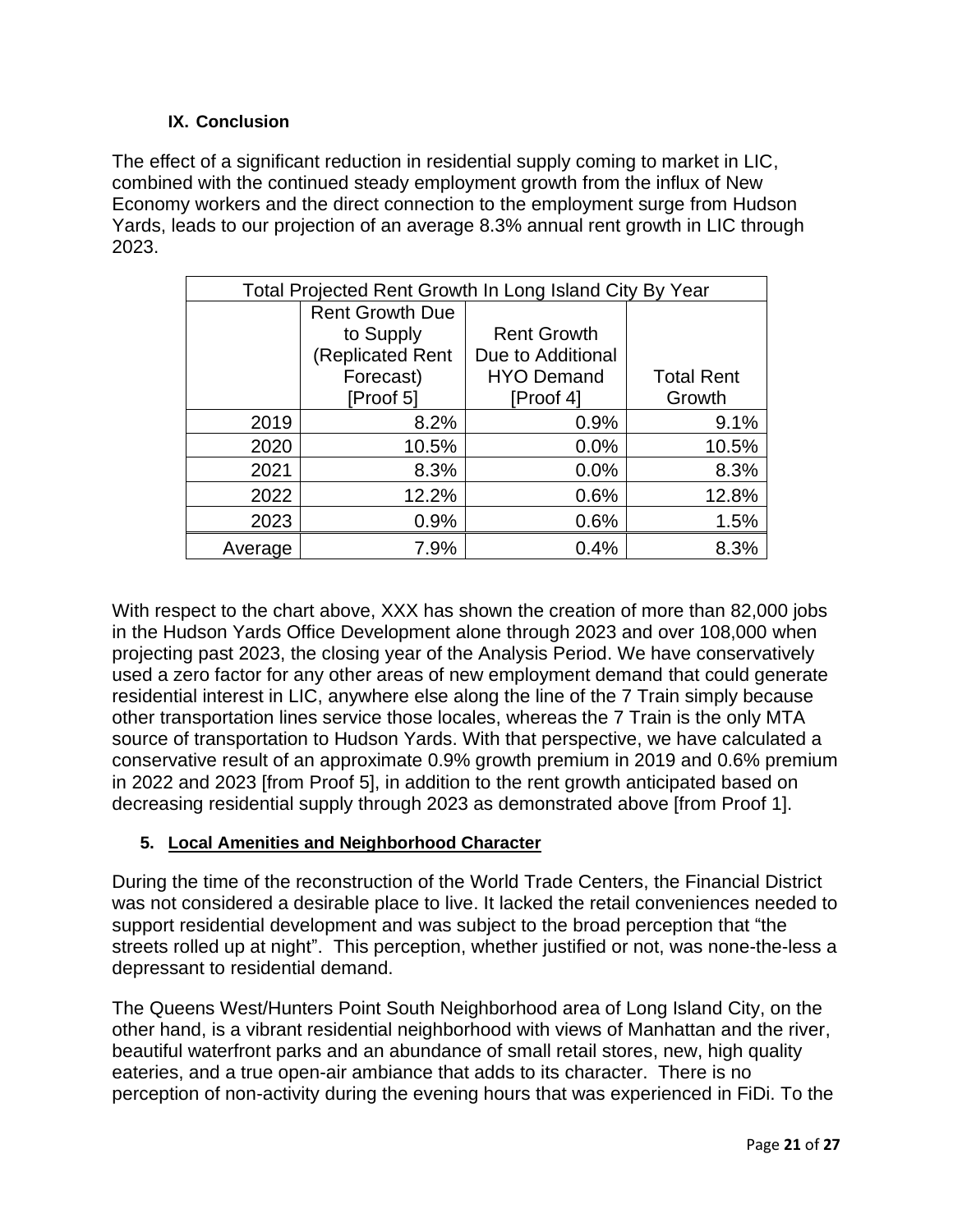contrary, we have toured the area on numerous occasions, including several visits to the area in 2019, and we have found it to have, a genuine and steadily rising vitality. Moreover, there has been an expansion of excellent public schools that are conducive to the creation of family-sized homes that are typically viewed to be the most valuable occupants in the market.

## **6. 7 Train – The Positive Impact of Connectivity Improvements**

The MTA implemented significant improvements in CBTC (Communications Based Technology Control) signaling technology on the L train in 2008 that have, enabled the L train to become the most reliable line in the system, as measured by On-Time Performance and Customer Journey Time Performance. The same technology has been installed and is being implemented on the 7 Train, which is the second line in the system to benefit from this new technology. Similar results as were experienced on the L, are now being realized on the 7 (please visit [http://dashboard.mta.info](https://nam02.safelinks.protection.outlook.com/?url=http%3A%2F%2Fdashboard.mta.info&data=02%7C01%7Cbob.knakal%40am.jll.com%7Ce0a717c78d9942118cec08d6d25d7131%7Cbfef2b06d2564f8ebd038d3687987063%7C0%7C0%7C636927696116196911&sdata=3L53LgMa7V9hGZIxVZ9bnG13u%2B2nYjqMpcILZvs72uM%3D&reserved=0) for additional information). The MTA has confirmed that the signal upgrading on the 7 Train is fully funded and work is nearly complete. The MTA expects that the CBTC technology will allow the line to operate at a peak capacity of 11% higher than before the technological improvements (30 trains per hour, up from a prior maximum of 27). This improvement in efficiency is expected to enhance the added throughput capability to accommodate new employment demand arising from the new buildings at Hudson Yards.

### **7. School and Family**

The Property is in the capture area of PS 78, a new K through 5 facility that is rated 9 out of 10 on the Great Schools rating site. Further, PS 341 will seat 572 students and PS 375 will seat 612 students. Both schools are Pre-K to 5, and are expected to open in 2021.

(Please see corresponding attachment in the Exhibits Folder contained in Sub-folder 5, which discusses the creation of the two schools in Queens West/Hunters Point South Neighborhood, titled Article.)

Based on a research analysis for Pacific Park, which we conducted in 2018, buildings that are zoned for highly rated public schools are 10% more valuable in terms of nominal rent than buildings that are not zoned for highly rated schools, even in the same neighborhood.

(Please see corresponding attachment in the Exhibits Folder contained in Sub-folder 5 titled Pacific Park Study.)

Given the presence of PS 78 and the soon to be constructed PS 341 and PS 375, one of the highest and best uses of the Property as a residential building, is to have a substantial portion of the units developed with an eye toward the family demographic. Although this is not the only mix and demographic to which the Property will be attractive, the family demographic in respect of high quality schools within walking distance, is likely to be the most compelling and should be a key focus of the financial projections.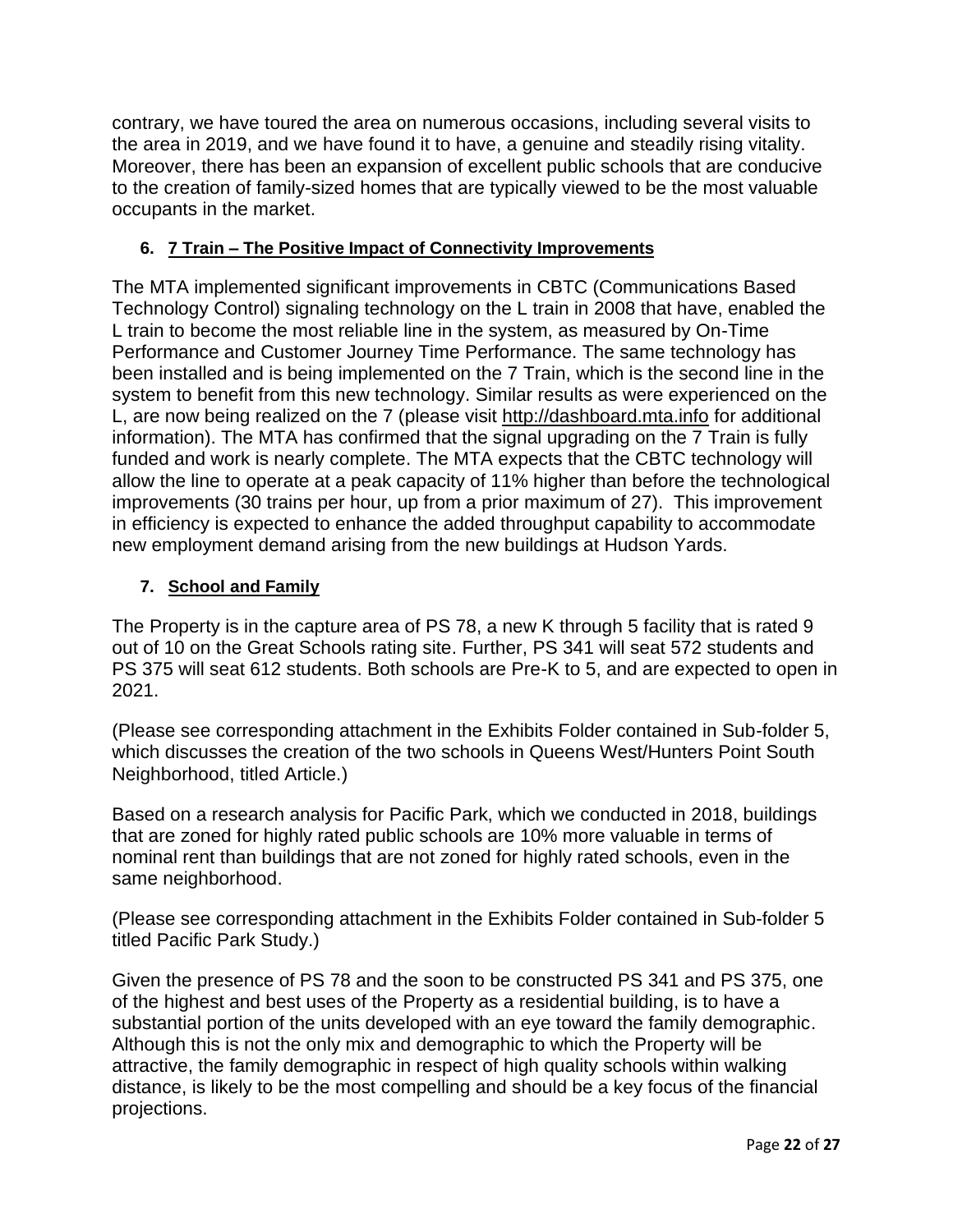The table below demonstrates the enhanced performance of family-sized units in Queens West/Hunters Point South Neighborhood as compared to smaller units for the period 2016 - 2019.

(Please see corresponding attachment in the Exhibits Folder contained in Sub-folder 5 titled Long Island City Analysis.)

| Rent Growth in Rental Buildings for Studios and One Bedrooms (Smaller Units) and Two and<br>Three Bedrooms (Family-Sized Units) in Queens West/Hunters Point South Neighborhood* |        |             |             |                  |  |  |
|----------------------------------------------------------------------------------------------------------------------------------------------------------------------------------|--------|-------------|-------------|------------------|--|--|
| <b>Smaller Units</b><br><b>Family-Sized Units</b>                                                                                                                                |        |             |             |                  |  |  |
|                                                                                                                                                                                  | Studio | One Bedroom | Two Bedroom | Three<br>Bedroom |  |  |
| 2016 - 2019 Percent<br>Growth                                                                                                                                                    | 5.6%   | 5.0%        | 9.2%        | 10.2%            |  |  |

\*Source: Nancy Packes Data Services

It is important to note that the larger units increased on average, by more than 80% in comparison to the average of the smaller units, thus demonstrating the pent-up demand for family-sized units. The source of this demand is primarily families and again speaks to the increased potential financial benefit to the developer from designing the building with this demographic in mind. As new public schools are built in Queens West/Hunters Point South Neighborhood, they will attract the family demographic, supporting continued higher rent growth for larger units. The influx of the older and more affluent family demographic also supports the creation of more extensive retail amenities, thus continuing the "virtuous cycle" that builds the vibrancy and livability factors that enhance the attractiveness of neighborhoods of rising income levels and overall gentrification.

### **8. The Property – Proposed Unit Mix and Pricing**

Based on the foregoing data and analysis, one of the highest and best uses for the Property would be as a rental building with the inclusion of a substantial component of larger, family-oriented units. The transaction values during the past several years in Queens West/Hunters Point South Neighborhood, in rental buildings, by unit type and square footage are instructive in establishing the mix, sizes, and current pricing of such a residential development on the Property

(Please see corresponding attachment in the Exhibits folder contained in Sub-folder 6 titled Unit Mix and Pricing.)

Having identified the top performing rental buildings in Queens West/Hunters Point South Neighborhood, we constructed the mixes of those buildings based upon the number of listings by unit type over two years (Please see below).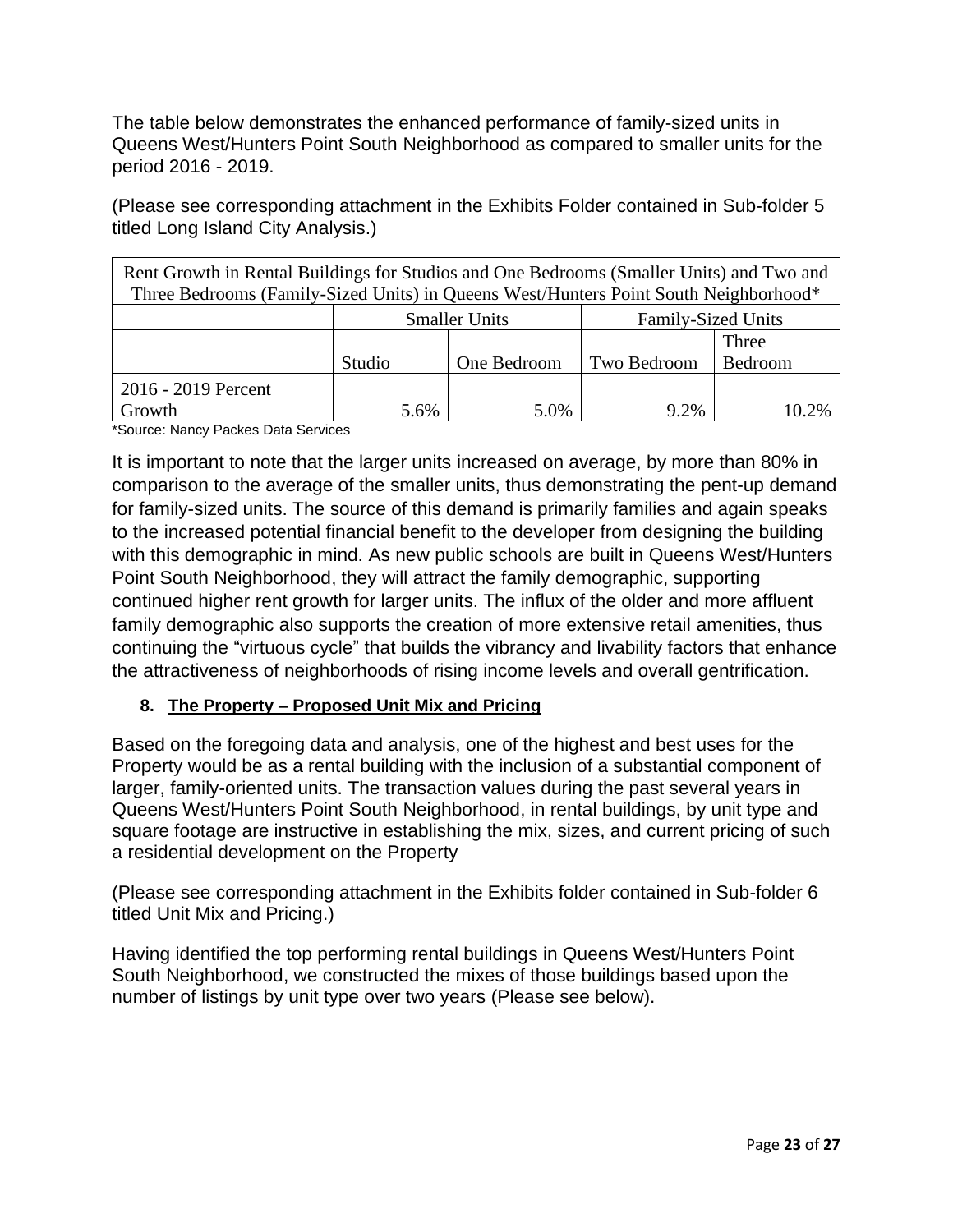| Unit Mixes in Top Performing Rental Buildings in Hunters<br>Point South |                   |     |                             |     |  |  |  |  |  |  |  |  |  |
|-------------------------------------------------------------------------|-------------------|-----|-----------------------------|-----|--|--|--|--|--|--|--|--|--|
| Address                                                                 | $\mathbf{\Omega}$ |     | $\mathcal{D}_{\mathcal{L}}$ | 3   |  |  |  |  |  |  |  |  |  |
| <b>28-30 JACKSON AVENUE</b>                                             | 22%               | 57% | 15%                         | 5%  |  |  |  |  |  |  |  |  |  |
| <b>2-01 50 AVENUE</b>                                                   | 19%               | 52% | 22%                         | 7%  |  |  |  |  |  |  |  |  |  |
| 43-10 CRESCENT STREET                                                   | 25%               | 50% | 19%                         | 5%  |  |  |  |  |  |  |  |  |  |
| 11-39 49 AVENUE                                                         | 36%               | 44% | 4%                          | 16% |  |  |  |  |  |  |  |  |  |
| 42-12 28 STREET                                                         | 25%               | 41% | 21%                         | 13% |  |  |  |  |  |  |  |  |  |
| <b>4545 CENTER BOULEVARD</b>                                            | 23%               | 51% | 21%                         | 5%  |  |  |  |  |  |  |  |  |  |
| <b>4720 CENTER BOULEVARD</b>                                            | 19%               | 55% | 25%                         | 1%  |  |  |  |  |  |  |  |  |  |
| Average                                                                 | 23%               | 52% | 19%                         | 6%  |  |  |  |  |  |  |  |  |  |

Based on the top performing units data and the top performing buildings' unit mixes, the chart below represent the optimal mix and pricing, in the current market, for the Property.

We have assumed that the Property is a 31 story building and that the studios and one bedrooms will be located up to the 20<sup>th</sup> floor and that the larger, 2 and 3 bedroom units will be located from the 21<sup>st</sup> to the 31<sup>st</sup> floors. In the chart below the average prices given are for studios and 1 bedroom on the 11<sup>th</sup> floor and for 2 and 3 on the 25<sup>th</sup> floor.

We priced the 2 bedroom 1 bath unit type using the same PSF as for the 2 bedroom with 2 baths unit type due to limited amount of data for the unit type of such designation. The suggested unit percentages consider both information derived from our Analysis of the highest yielding unit types and sizes as well as the above stated assumption for unit placement in the Property. As such, the suggested percentages emphasize the placement of studios and 1 bedrooms in the lower 2/3rds of the Property and 2 and 3 bedroom units in the upper third, where they can benefit from superior views and command a view premium.

| Avg     | Avg  | Avg        | Unit                                  |
|---------|------|------------|---------------------------------------|
| Rent    | SF   | <b>PSF</b> | Mix                                   |
| \$2,800 | 500  | \$67       | 25%                                   |
| \$4,000 | 650  | \$74       | 50%                                   |
| \$5,300 | 850  | \$75       | 10%                                   |
| \$6,200 | 1000 | \$74       | 10%                                   |
| \$8,000 | 1300 | \$74       | 5%                                    |
| \$4,250 | 700  | \$73       | 100%                                  |
|         |      |            | Pricing and Unit Mix for the Property |

(Please see corresponding attachment in the Exhibits Folder contained in Sub-folder 6 titled Long Island City Comp Report.)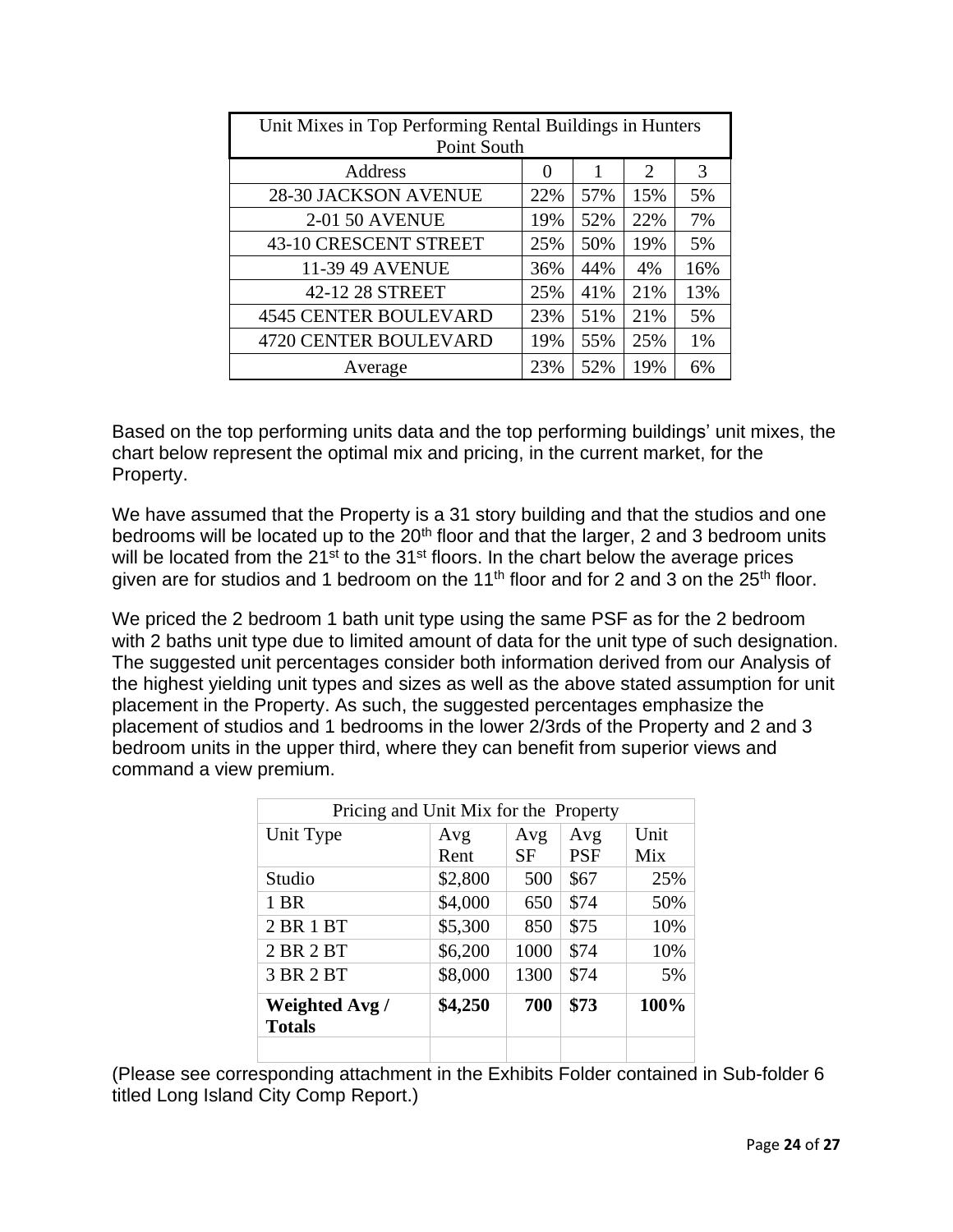#### **9. Condo Market Analysis**

The comparables set below documents average price per square foot achieved over the past 12 months in select New Development (i.e. newly constructed buildings that are being occupied for the first time) Brooklyn and Queens condominiums. While we have listed a handful of completed projects for comparison, a better measure of the current New Development market in Brooklyn and Queens may be represented by New Developments that are currently selling, but where closings have not yet begun. Though these values are listed values as opposed to sold values, they reflect developer confidence and opinion of value in the current Brooklyn and Queens New Development market.

In Queens, the most comparable new development project that is currently on the market is Skyline Tower where the blended price of units on the market / under contract is \$1,587/psf. The most comparable based on location is The View at East Coast, where the sellouts have averaged a similar \$1,586/psf over the past year and a close \$1,541/psf since 2016. The important delineation between the two is that The View was developed in 2008 while Skyline Tower is 1 mile northeast further into Long Island City adjacent to Court Square. Additionally, just to the south in Greenpoint, 21 India has a comparable waterfront location and has averaged approximately \$1,531/psf between its first closings and those units recently on the market.

Consistent geographically with the comparability analysis employed in the rental section of this paper, Downtown Brooklyn also features a number of new developments with similar price points including 138 Willoughby, One Clinton, The Boerum, 11 Hoyt, & The Hendrik which are asking / achieving pricing between \$1,500 - \$1,800/psf. To further illustrate the potential as the Long Island City market matures, comparable new developments in Brooklyn that are either waterfront or that feature similar skyline views include 1 John Street, The Quay, and 5 River Park where sales have passed \$2,000/psf. Please see summary table below:

|                         |                        |             |                   |                   | <b>Brooklyn</b>              |    |     |            |                                                                     |              |                    |
|-------------------------|------------------------|-------------|-------------------|-------------------|------------------------------|----|-----|------------|---------------------------------------------------------------------|--------------|--------------------|
| <b>Building Name</b>    | <b>Address</b>         | <b>Type</b> | Borough           | Age               | Year to Market Stories Units |    |     |            | Service level Service level descriptor                              | Avg PSF      | <b>Sample Size</b> |
| New York Public Library | 1 CLINTON STREET       | Condo       | Brooklyn Post-war |                   | 2019                         | 36 | 134 | Attended   | Doorman                                                             | \$1,687      | 15                 |
| One John Street         | 1 JOHN STREET          | Condo       | Brooklyn          | Post-war          | 2014                         | 12 | 42  | Attended   | Doorman                                                             | \$1,771      | 57                 |
| Polhemus Building       | 100 AMITY STREET       | Condo       |                   | Brooklyn Post-war | 2017                         | 8  | 17  | Attended   | Doorman                                                             | \$1,680      | 14                 |
|                         | 11 HOYT STREET         | Condo       | Brooklyn          | Post-war          | 2018                         | 5  | 481 | Attended   | Doorman                                                             | \$1,435      | 134                |
| City Point, Tow er 3    | 138 WILLOUGHBY STREET  | Condo       |                   | Brooklyn Post-war | 2018                         | 57 | 458 | Attended   | Doorman                                                             | \$1,775      | 91                 |
|                         | 21 India Street        | Condo       | Brooklyn Post-war |                   | 2018                         | 40 | 95  | Attended   | Doorman                                                             | \$1,535      | 62                 |
| 5 River Park            | 347 HENRY STREET       | Condo       | Brooklyn          | Post-war          | 2018                         | 5  | 30  | Unattended | Doorman                                                             | \$1,912      | 25                 |
| The Quay                | 50 BRIDGE PARK DRIVE   | Condo       | Brooklyn          | Post-war          | 2018                         | 6  | 58  | Attended   | Doorman                                                             | \$1,910      | 49                 |
| Average                 |                        |             |                   |                   |                              |    |     |            |                                                                     | \$1,655.81   |                    |
|                         |                        |             |                   |                   |                              |    |     |            |                                                                     |              |                    |
|                         |                        |             |                   |                   | Queens                       |    |     |            |                                                                     |              |                    |
| <b>Building Name</b>    | <b>Address</b>         |             | Type   Borough    | Age               |                              |    |     |            | Year to Market Stories Units Service level Service level descriptor | Avg PSF      | Sample Size        |
| The View at East Coast  | 46-30 CENTER BOULEVARD | Condo       | Queens            | Post-war          | 2009                         | 18 | 184 | Attended   | Doorman                                                             | Ś.<br>1,580  | 152                |
| Skyline Tow er          | 3 Court Square         | Condo       | Queens            | Post-war          | 2019                         | 67 | 802 | Attended   | Doorman                                                             | 1,548<br>\$. | 136                |
| Average                 |                        |             |                   |                   |                              |    |     |            |                                                                     | \$1,564.89   |                    |

(Please see corresponding attachment in the Exhibits Folder contained in Sub-folder 6 titled Brooklyn and Queens Condominium Data.)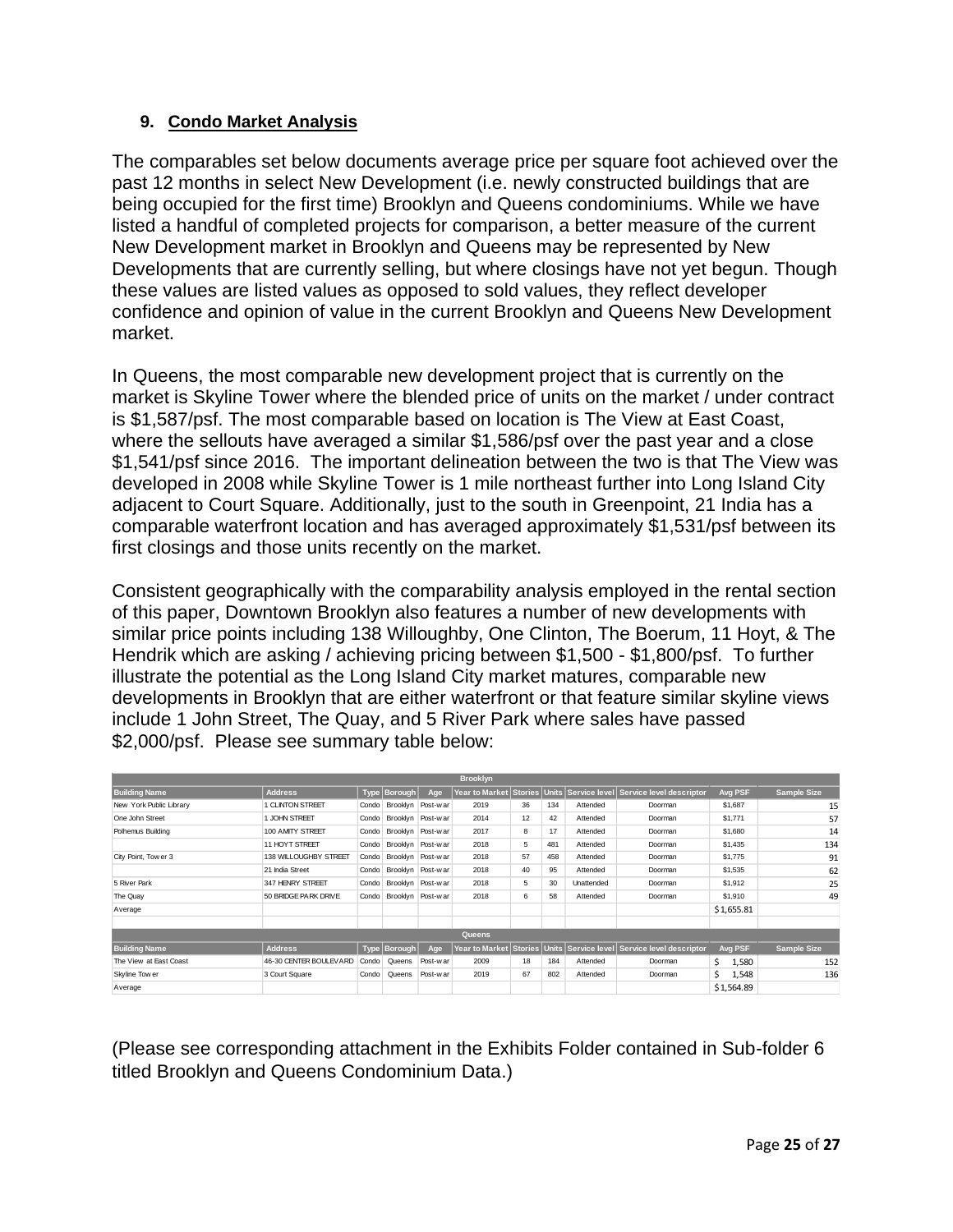As shown in the graphs below, during the past six years, from 2012 to 2018, New Development condo price growth in Queens has significantly outpaced both Core Manhattan and Core Brooklyn. Long Island City has realized a compound annual growth rate of 8.3% over this period while Brooklyn prices grew 6.8% and Manhattan 6.2%. In analyzing future LIC values, for New Development condominiums, this growth rate of approximately 8.3% can be used as the basis for projecting future value.

The continued growth and maturity of the Brooklyn and Queens New Development sales market, as demonstrated by the buildings and values cited above, demonstrates a high level of not only developer confidence, but also buyer confidence, in the future strength of condominium values in the boroughs, especially Long Island City. There is little reason to believe this confidence indicator will change in the near term as NYC Metro job growth and the economy as a whole continue to remain strong. Given these two factors, if the Subject Property were to come to market today, we would project the 8.3% growth noted above to remain consistent.

(Please see corresponding attachment in the Exhibits Folder contained in Sub-folder 6 titled Condominium Comparison Charts.)



|          | Core Manhattan |       |  |       |       |  |       |  |       |  |       |  |       |                                 |      |
|----------|----------------|-------|--|-------|-------|--|-------|--|-------|--|-------|--|-------|---------------------------------|------|
|          |                | 2012  |  | 2013  | 2014  |  | 2015  |  | 2016  |  | 2017  |  |       | 2018 2012 - 2018 Percent Growth | CAGR |
| New Dev. |                | 1,709 |  | 2,000 | 2,386 |  | 2,221 |  | 2.638 |  | 2,224 |  | 2,457 | 44%                             | 6.2% |
| Resale   |                | 1,319 |  | L,382 | .,608 |  | 1,676 |  | 1,747 |  | 1,723 |  | 1,619 | 23%                             | 3.5% |
| Blended  |                | 1,320 |  | 1,416 | 1,705 |  | 1,363 |  | 1,924 |  | 1,854 |  | 1,817 | 38%                             | 5.5% |